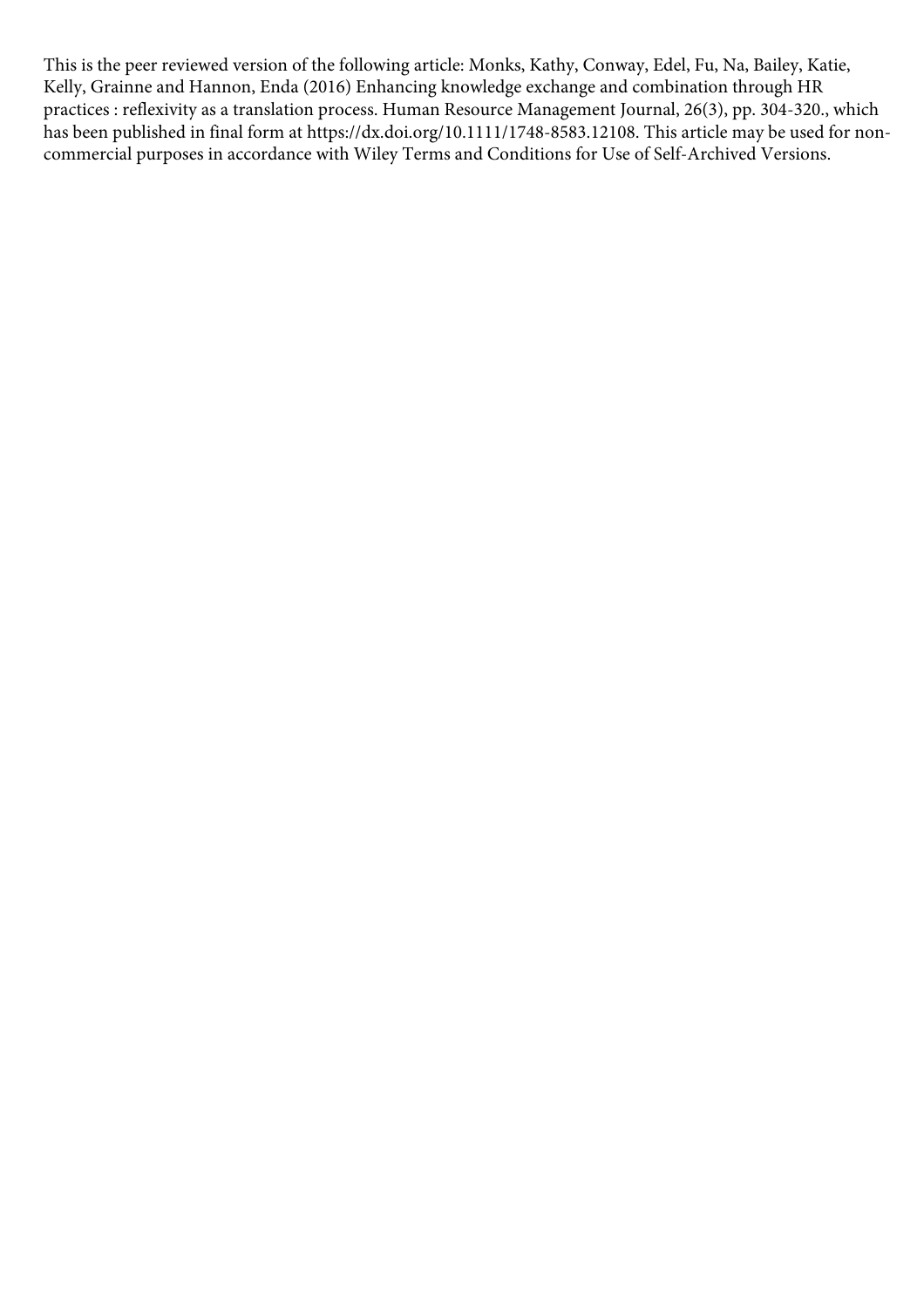## **Enhancing Knowledge Exchange and Combination through HR practices: Reflexivity**

## **as a translation process**

Kathy Monks LINK Research Institute DCU Business School Dublin City University Ireland Email: [Kathy.Monks@dcu.ie](mailto:Kathy.Monks@dcu.ie)

Edel Conway LINK Research Institute DCU Business School Dublin City University Ireland Email: [Edel.Conway@dcu.ie](mailto:Edel.Conway@dcu.ie)

Na Fu LINK Research Institute DCU Business School Dublin City University Ireland Email: [Na.fu3@mail.dcu.ie](mailto:Na.fu3@mail.dcu.ie)

Katie Bailey Department of Business and Management University of Sussex Brighton BN1 9SL United Kingdom Email: [K.Bailey@sussex.ac.uk](mailto:K.Bailey@sussex.ac.uk)

Grainne Kelly Queens University Management School Queens University Belfast BT7 1NN United Kingdom Email: [Grainne.Kelly@qub.ac.uk](mailto:Grainne.Kelly@qub.ac.uk)

Enda Hannon Kingston Business School Kingston University Surrey KT2 7LB Email: [E.Hannon@kingston.ac.uk](mailto:E.Hannon@kingston.ac.uk)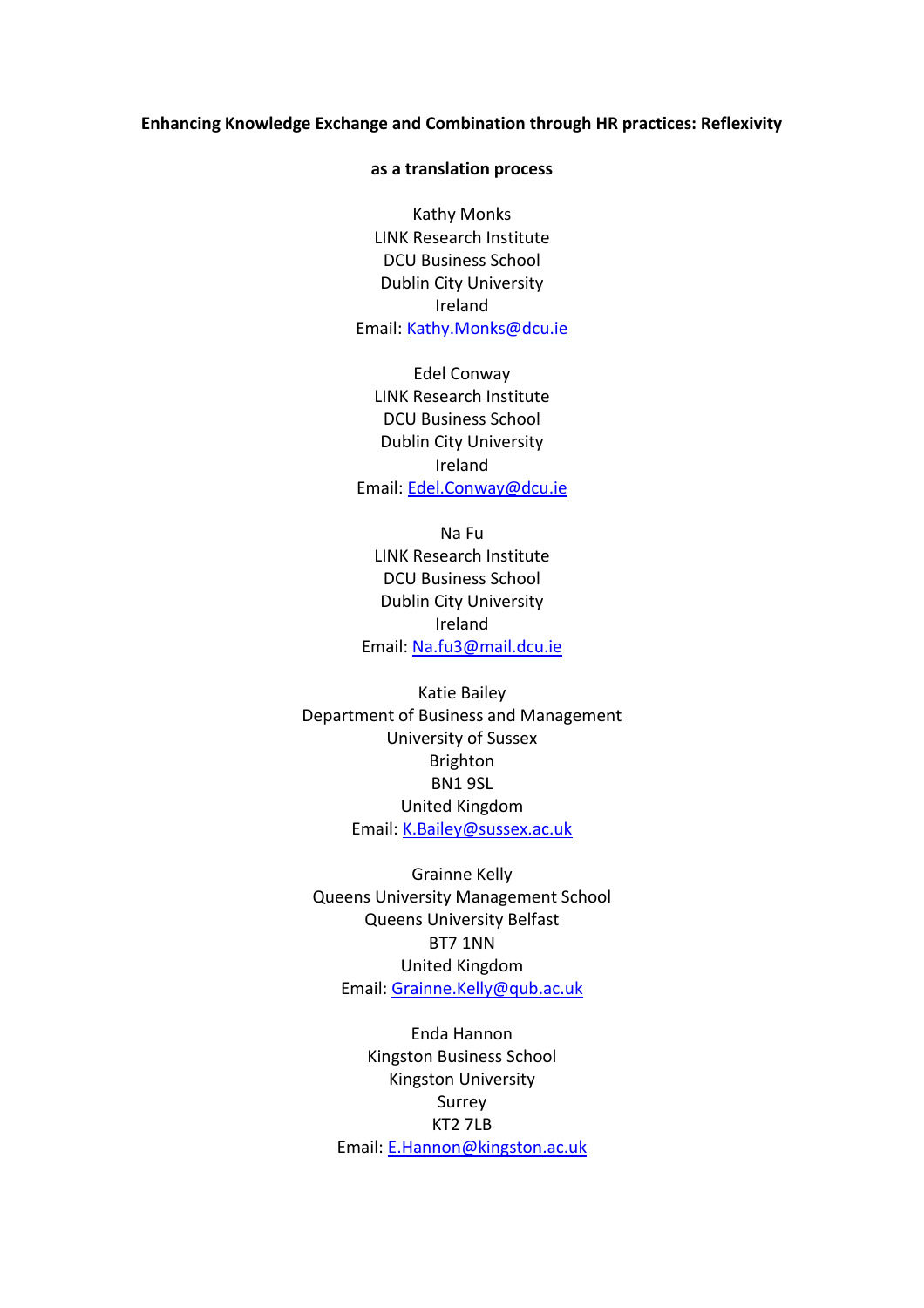## **ABSTRACT**

Knowledge-intensive firms (KIFs) need to encourage their employees to engage in knowledge exchange and combination (KEC) so as to create the new knowledge that is core to their success. Human resource management (HRM) has the potential to play a key role in encouraging KEC but relatively little is known about the microprocesses through which HRM and KEC are linked. Based on a sample of 498 knowledge workers in 14 KIFs in the pharmaceutical and ICT sectors in Ireland and the UK, this study focuses on the knowledge workers themselves and their perceptions of how HR practices influence KEC. In so doing, we drill down into the micro-foundations of the proposed linkages between HRM and knowledge creation, proffering reflexivity as a translation process in understanding these linkages.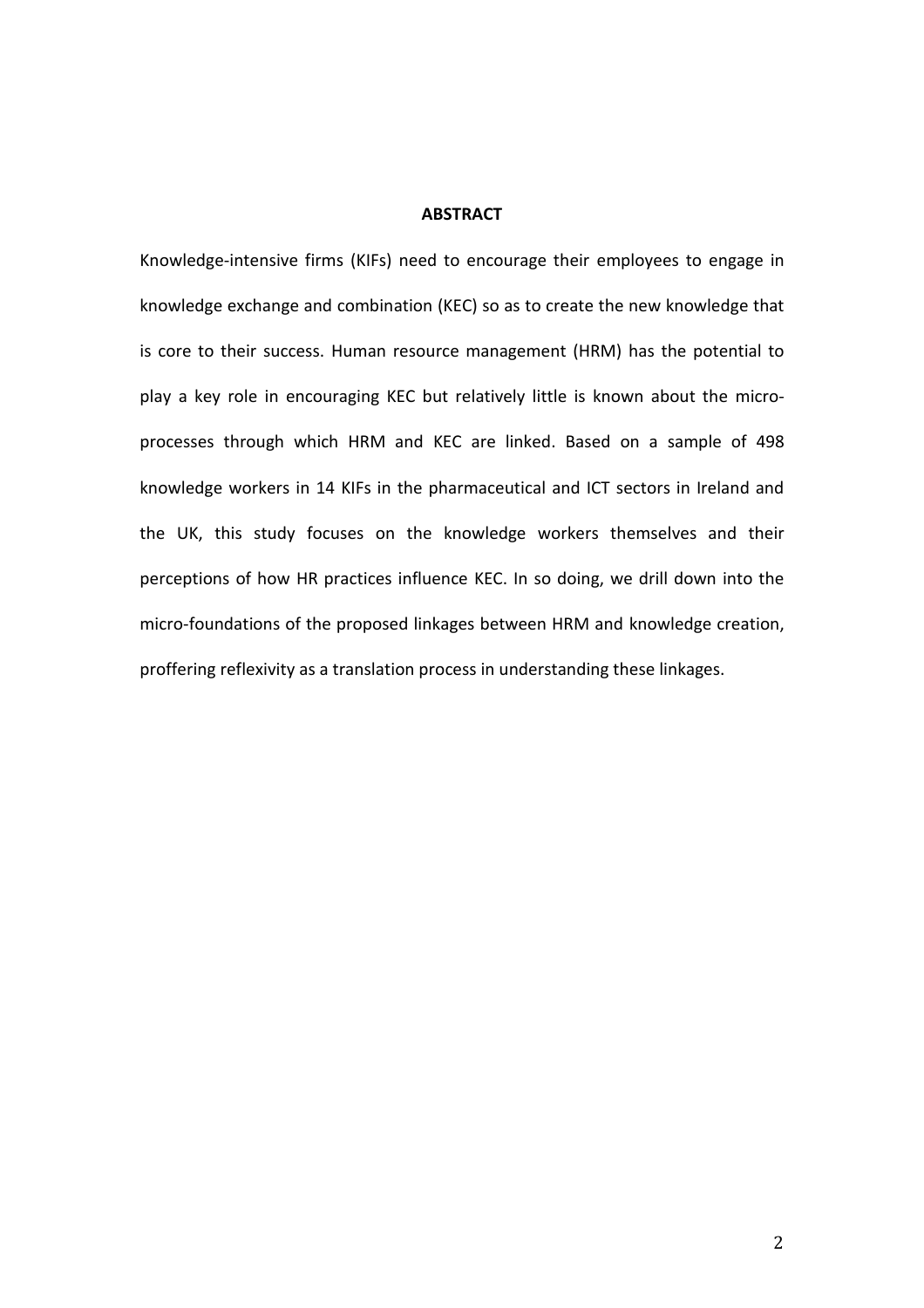#### **INTRODUCTION**

Many knowledge-intensive firms (KIFs) invest heavily in HR practices that will encourage individual learning as such investment is believed to enhance the potential for knowledge sharing and, ultimately, new knowledge for the firm (Swart and Kinnie, 2003; Swart *et al.*, 2014). However, the processes through which these HR practices encourage the knowledge exchange and combination (KEC) that is central to the creation of new knowledge remain poorly understood.

This article explores this issue from the perspective of the knowledge workers themselves by considering how their perceptions of HR practices influence how they perceive they interact with others in exchanging and combining knowledge. In so doing, we drill down into the micro-foundations (Foss *et al.*, 2010; Minbaeva *et al.*, 2012; Minbaeva, 2013) of the proposed linkages between HRM and knowledge creation, proffering reflexivity as an important process in understanding this linkage. Our explanation is rooted in both cognitive and practice-based theories of learning and knowledge (Marshall, 2008; Schön, 1983; Tsoukas, 2009; Yanow and Tsoukas, 2009) and we integrate insights from these domains in order to propose that reflexivity acts as a process that enables knowledge workers to 'translate' their individual learning into knowledge that is of value to both themselves and their organisations. By borrowing from organisation theories that have been relatively neglected by HRM scholars (Watson, 2007), we provide novel insights into how the mechanisms that govern the translation process may operate.

By focusing on reflexivity in this way, our research contributes to understanding more about the social and psychological processes (Boxall, 2014) that contribute to the '"how" of HRM in the chain of processes that make models of HRM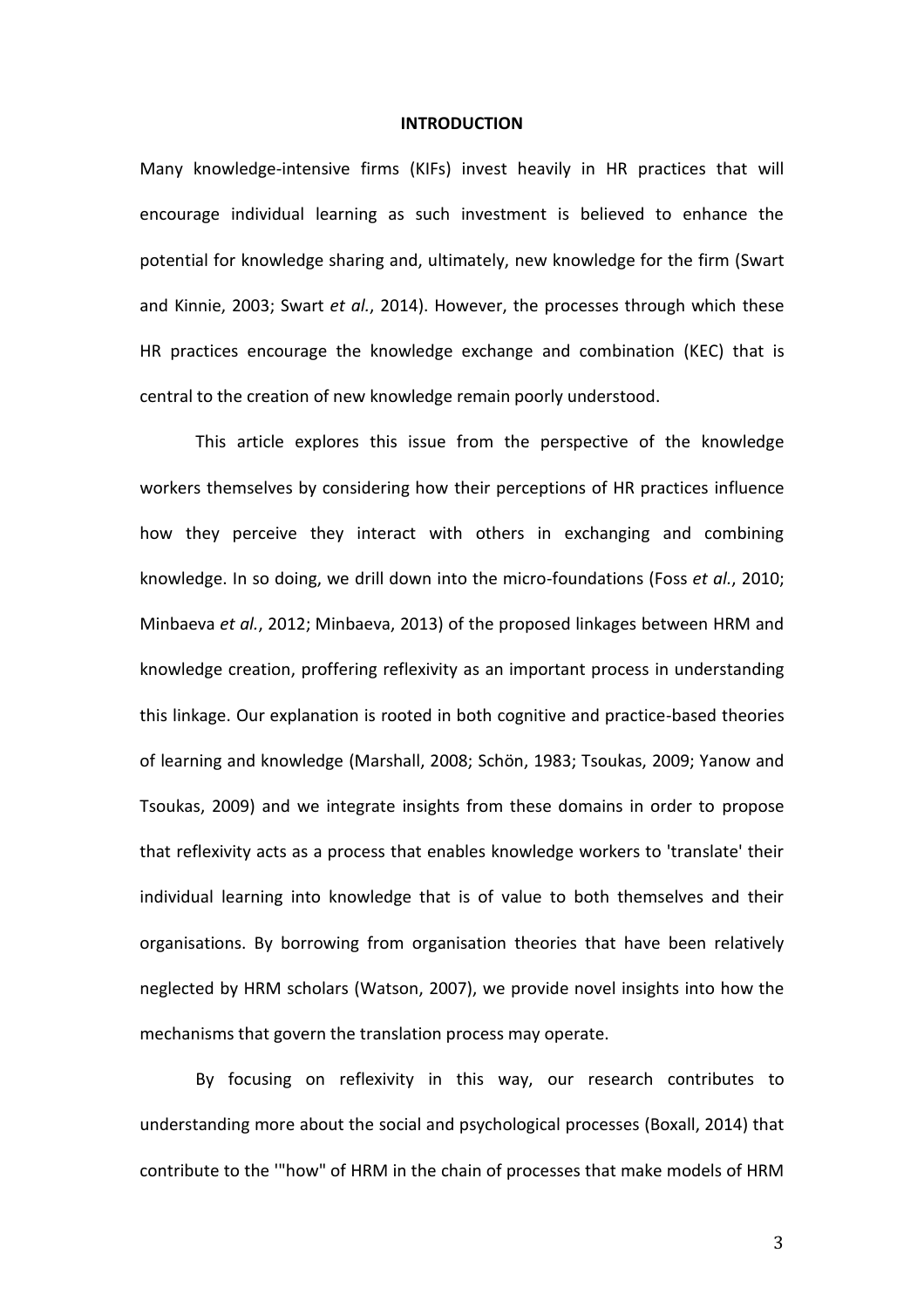work well or poorly' (Boxall *et al.*, 2007: 7). We identify two types of HR practices learning-enhancing employment practices and task interdependent work practices that, we argue, build individuals' knowledge, skills and abilities (KSAs), thereby encouraging KEC. We then extend the concept of reflexivity - a process through which individuals review, discuss and modify their work with co-workers so as to improve work effectiveness - from its primarily cognitive and team-based focus (Schippers *et al.*, 2015) to encompass individual, relational and practice elements. In so doing, we propose reflexivity as 'an explanatory mechanism located at the individual and interpersonal levels' (Minbaeva *et al.*, 2012: 389) that enables understanding of how individual learning and knowledge gained through HR practices may encourage KEC. We theorise in terms of 'the actions and interactions of individuals' on the basis that 'an understanding of the levels of individuals (*i.e.* organisational members) and their interaction may yield novel insights into organization-level phenomena' (Foss *et al.*, 2010: 457).

The paper is structured as follows. We first examine the literature on knowledge workers and the link between HRM and KEC, before considering the mediating role of reflexivity in understanding this relationship. We then present findings of a survey of 498 knowledge workers across 14 KIFs in the pharmaceutical and ICT sectors in Ireland and the UK. These workers were primarily engaged in project-based and cross-functional work, which included interdependent tasks. Finally, we discuss the implications of our research for both theory and practice.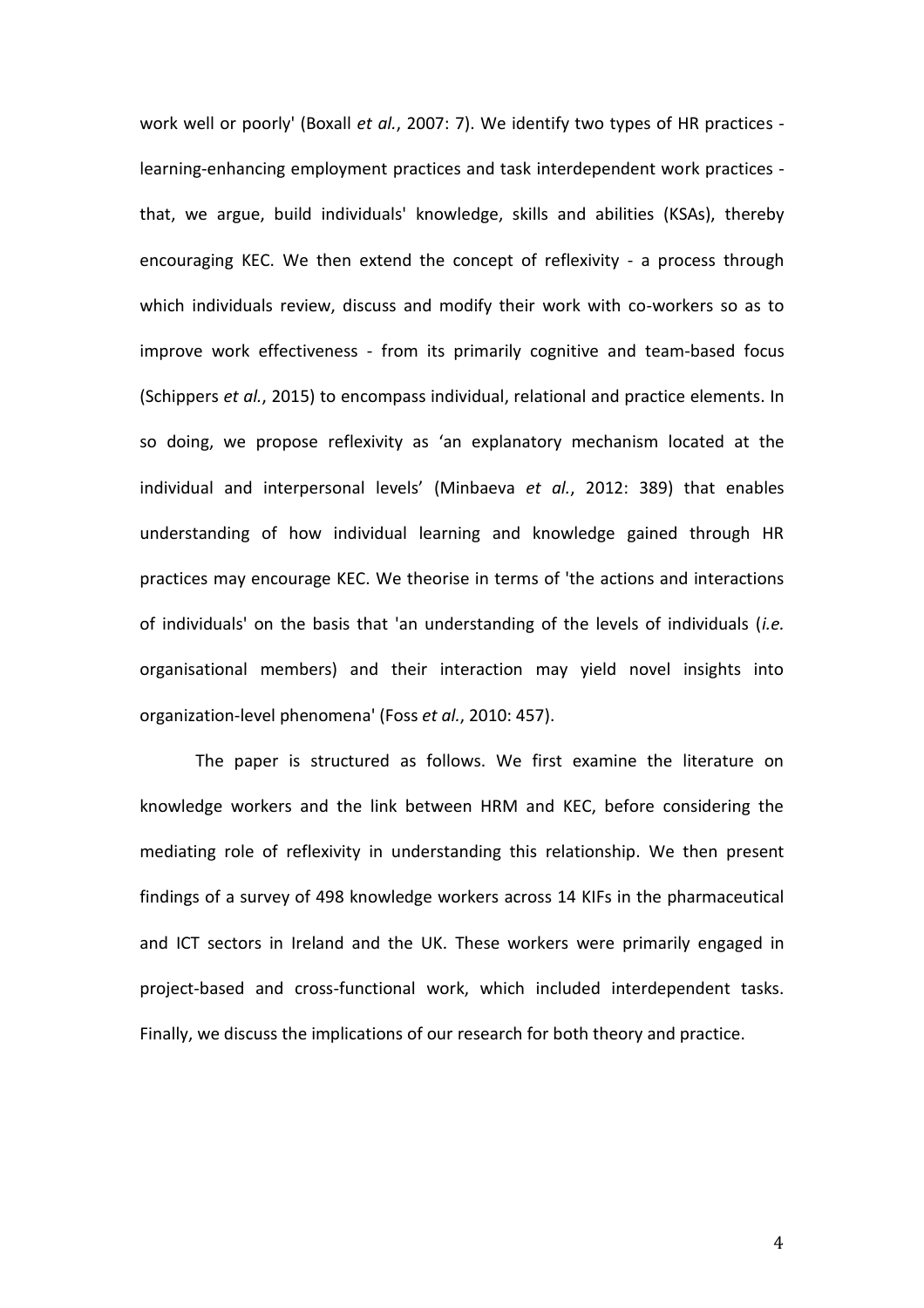## **THEORETICAL BACKGROUND AND HYPOTHESIS DEVELOPMENT**

While definitions of knowledge work, knowledge workers and knowledge-intensive firms remain contested (see Alvesson, 2001), there is general agreement that knowledge workers are individuals who are highly educated, who engage in complex tasks, and who work in environments that require problem-solving and thinking skills that are used not just to apply existing knowledge but also to reconstruct and create new knowledge (Benson and Brown, 2007). A KIF represents one such environment and has been viewed as a 'firm that can produce exceptionally good results with the help of outstanding expertise' (Alvesson, 2001: 865).

The question for KIFs is how this 'outstanding expertise' might be acquired, exchanged and combined among knowledge workers. Collins and Smith (2006: 545) point out that firms in dynamic industries 'may be especially dependent on the ability of knowledge workers, such as scientists and engineers, to exchange and combine information in new ways'. 'Exchange' and 'combination' have been identified as 'generic processes' that are central to the creation of new resources, including knowledge (Moran and Ghoshal, 1996, Nahapiet and Ghoshal, 1998: 247). For Smith *et al.* (2005: 347) 'implicit in the notion of exchange is the assumption that individuals hold different levels and types of knowledge and information, and that they can/will engage in teamwork and communication to learn from one another even when payoffs are uncertain'. 'Combination' is regarded as a process of bringing together 'elements previously unconnected' or 'developing novel ways of combining elements previously associated' (Nahapiet and Ghoshal, 1998: 248).

The following conditions for knowledge exchange and combination (KEC) have been identified: the opportunity to actually make the combination or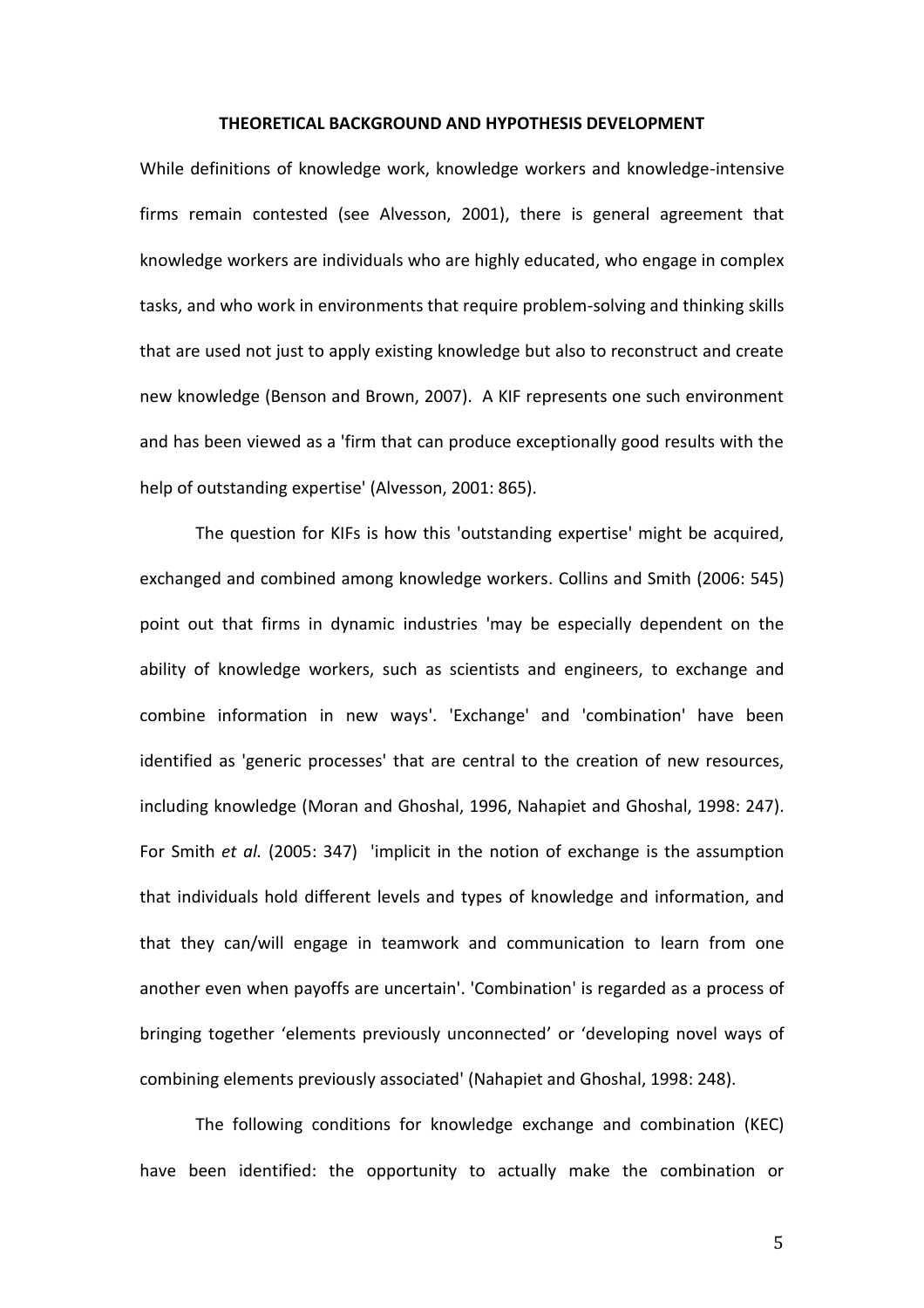exchange; the expectation that the exchanges or combinations will create personal and organisational value; and that individuals have the ability to engage in KEC (Moran and Ghoshal, 1996). These elements of KEC resonate with the ability, motivation and opportunity (AMO) framework utilised in literature examining the antecedents of knowledge transfer in organisations (*e.g.* Minbaeva, 2013; Minbaeva *et al.*, 2014).

## **Ability, Motivation and Opportunity to Engage in KEC**

Prior research has identified the role of HR systems in motivating knowledge sharing among knowledge workers through 'high commitment' HR practices (Collins and Smith, 2006); 'high involvement' or 'high investment' systems (Lepak *et al.*, 2007); or 'competency-enhancing, motivation-enhancing, and opportunity-enhancing HR practices' (Chuang *et al.*, 2013: 5). These approaches typically adopt a behavioural perspective (Schuler and Jackson, 1987), which focuses on how HR practices encourage employees to behave in ways consistent with organisational goals. However, given knowledge workers' multiple, and perhaps conflicting, commitments to themselves, their professions, their clients and their teams (Alvesson, 2001; Swart *et al.*, 2014), it might instead be argued that HR systems in KIFs need to be both employee-centred and relationally-oriented if they are to encourage knowledgesharing.

Knowledge workers are motivated to learn as such learning enhances their knowledge, skills and abilities (KSAs), thus enhancing their career opportunities. HR 'employment' practices (Boxall and Macky, 2009) might be described as 'learningenhancing' when they expand individuals' learning and knowledge thereby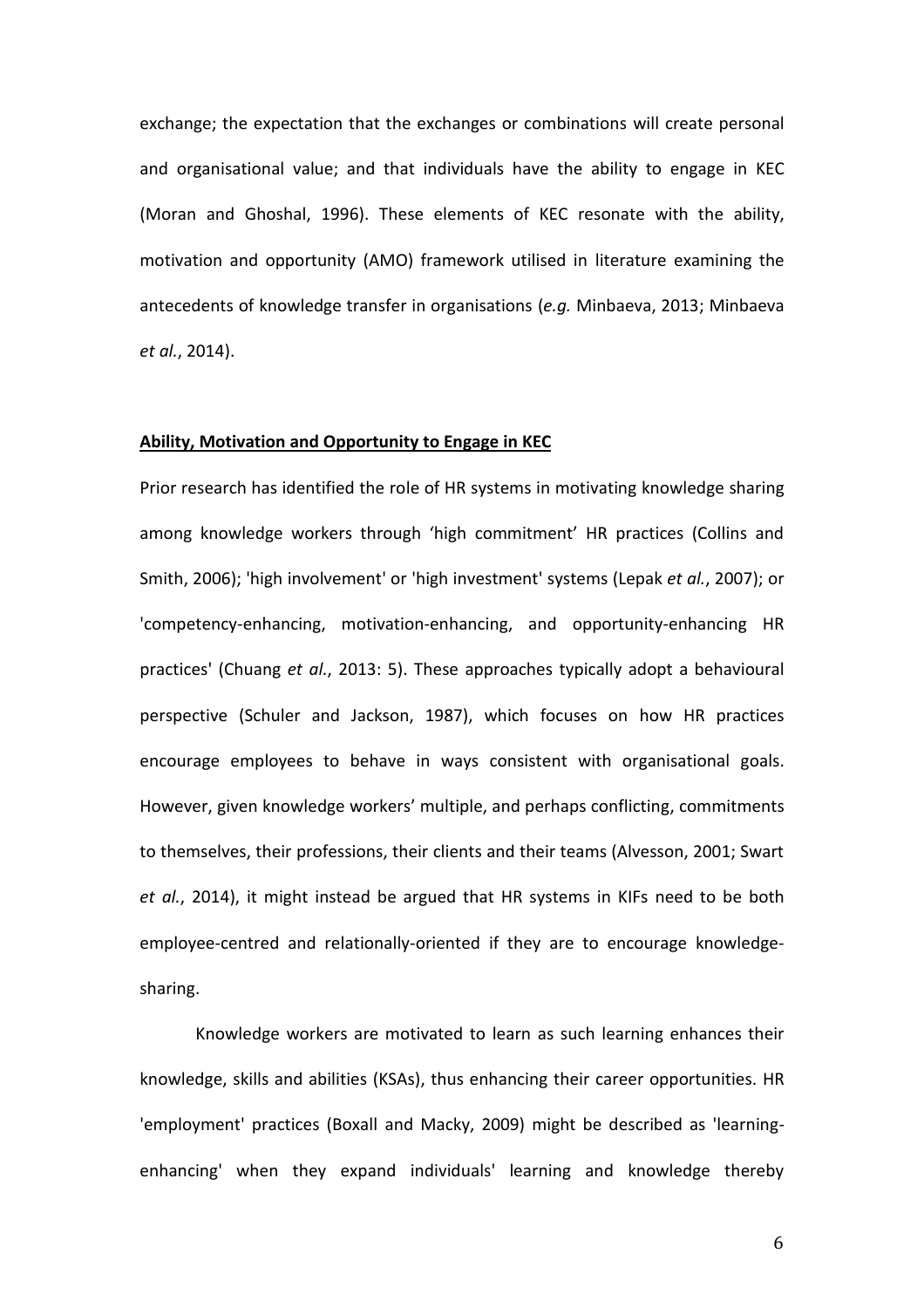encouraging the possibility that it becomes a '*renewable* rather than an exhaustible resource' and when they 'provide the necessary depth, objectivity and creativity in understanding for new knowledge to be created' (Akbar, 2003: 2009-2016). Individuals will be motivated to engage in the exchange and combination of this new knowledge with others on the basis that it will create value for both themselves and their organisations. Evidence suggests that it is employees' perceptions of HR practices that influence their motivation, attitudes and behaviour (*e.g.* Kehoe and Wright, 2013). For example, studies have reported a positive relationship between perceived training intensity and knowledge sharing (Buch *et al.*, 2015; Kuvass *et al.*, 2012). This research indicates that such training increases intrinsic and prosocial motivation to share knowledge (Kuvaas *et al.,* 2012), and that structural (*i.e.* high autonomy) and relational (*i.e.* supervisor support) work features are important for knowledge sharing (Buch *et al*., 2015). In addition, a Dutch study of teaching staff shows that perceptions of high quality performance appraisals are linked to increased levels of knowledge sharing (Bednall *et al.,* 2014). These studies suggest that when employees are provided with learning-enhancing opportunities such as training and performance appraisal, they will be more motivated to exchange and combine their knowledge. We hypothesise that:

# *Hypothesis 1a: Individuals' perceptions of learning-enhancing employment practices will be positively associated with KEC.*

The motivation to learn and engage in knowledge sharing may also emerge from the ways in which work is designed and the interactions that take place between individuals (Foss *et al*., 2009). There have been calls for a renewed focus on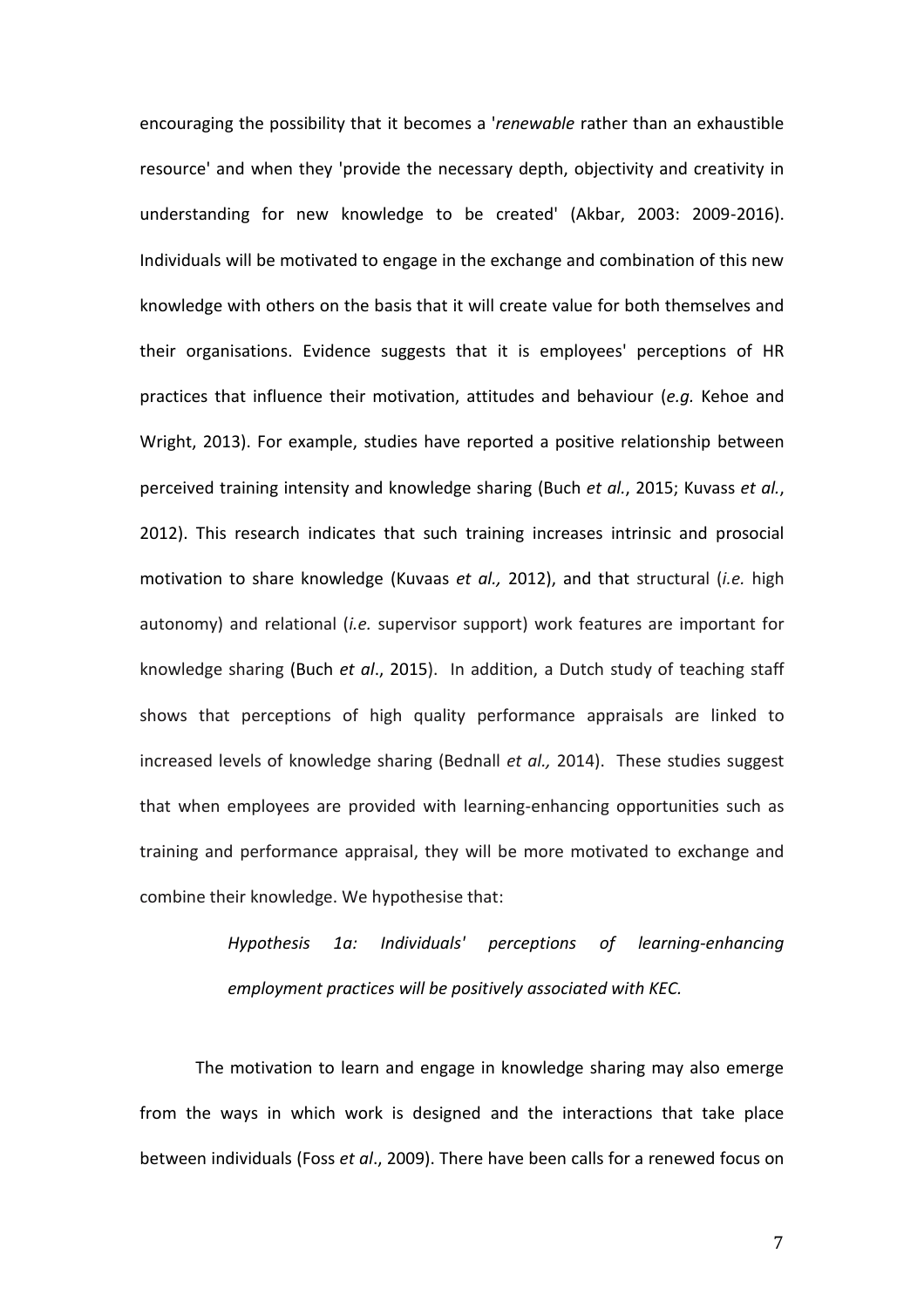job design and, in particular, a greater focus on relational job design where, rather than considering jobs as merely a collection of tasks, interactions with others are regarded as critically important (Grant and Parker, 2009). Task interdependence is one such form of relational job design, which 'accentuates the role of interpersonal interactions and interdependencies in work' (Grant and Parker, 2009: 323). It represents 'features of the task - such as resource allocation, role definitions and task requirements - that require multiple individuals to work together to achieve performance success' (Caruso and Woolley, 2008: 253). Knowledge workers are often required to work interdependently because the complex problems they deal with require knowledge from various sources (Benson and Brown, 2007) and task interdependence can facilitate social learning by providing on-going opportunities for work-related interactions (Vogus and Sutcliffe, 2012). Perceived task interdependence has been associated with information and expertise exchange among knowledge workers (Janz *et al.,* 1997; Jarvenpaa and Staples, 2000; Quigley *et al.,* 2007), suggesting that such interdependence nurtures openness to others' ideas. On this basis, we propose that task interdependence will represent an important structural and relational feature of work that will lead to KEC. We hypothesise that:

> *Hypothesis 1b: Perceived task interdependence will be positively associated with KEC.*

## **Reflexivity**

Reflexivity has been viewed as a 'dynamic interaction between reflection and action with an intention to learn and change' (Antonacopoulou, 2004: 47). This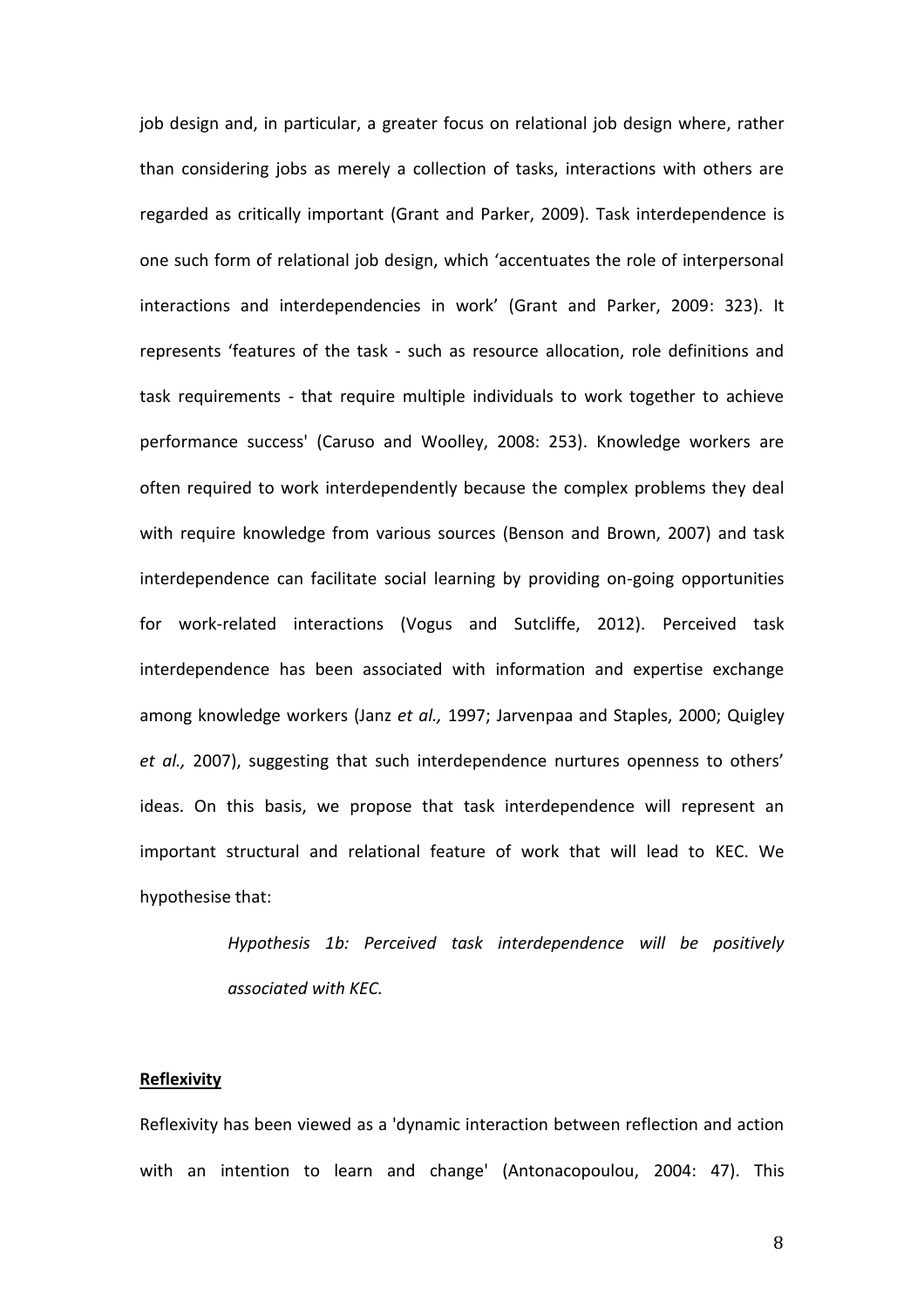conceptualisation draws on the work of Schön (1983: 50) who introduced the notion of 'reflection-in action' (see Yanow and Tsoukas, 2009 for a critique). Schön's cognitivist orientation underpins West's development of a measure to understand 'complex decision-making group effectiveness' (West, 1996: 558). This process has been labelled as 'group task reflexivity' which is defined as 'the extent to which group members overtly reflect upon the group's objectives, strategies and processes, and adapt them to current or anticipated endogenous or environmental circumstances' (West, 1996: 559). In describing this process as a group-level phenomenon, West is not denying that reflexivity is a property of individual group members but is instead arguing for group task reflexivity as a separate phenomenon.

However, viewing the process of reflexivity solely from a group-based and cognitive perspective may downplay the roles that both individuals and practice may play in this process. In order to provide additional perspectives on reflexivity, we draw on practice-based insights provided by organisation theorists. Practice-based theories adopt a 'more holistic constructionist position in which the various elements of thinking, doing and being, and the social, cultural, historical and material settings in which they are actively situated, are conceived in relationships of coconstitution' (Marshall, 2008: 414). Although 'borrowing' constructs from related disciplines can pose challenges, it can also constitute a valid way to develop new insights and understandings (Oswick *et al.*, 2011; Whetten *et al*., 2009). Indeed, Boxall *et al*. (2007: 7) suggest that it is characteristic of HRM as a management discipline to 'beg, steal and borrow from more basic disciplines to build up a credible body of theory'. In line with this viewpoint, we 'borrow' from organisation theory to view reflexivity as consisting in 'the practices of accountability, observability and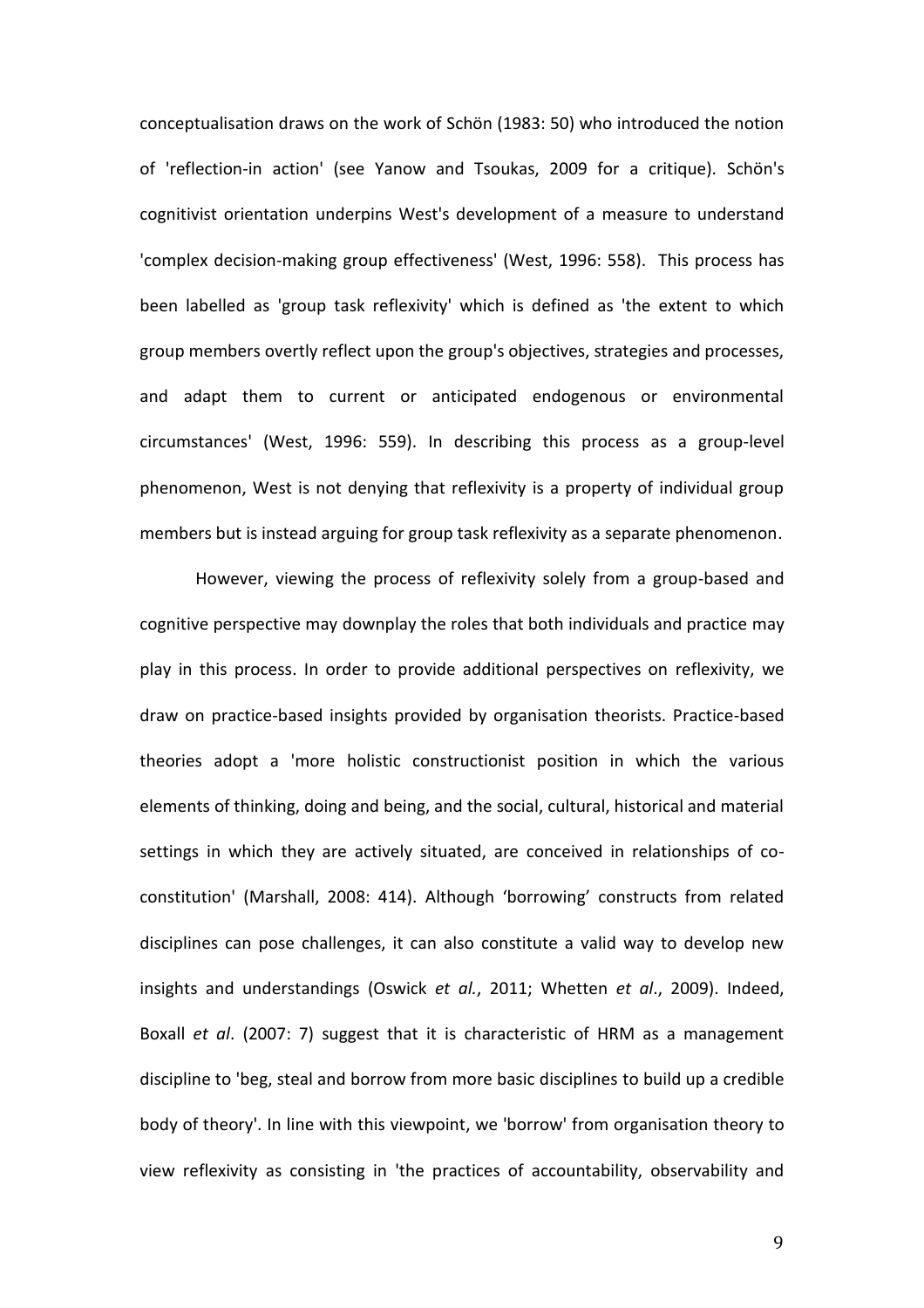referability of social action, by which is meant making the world comprehensible to oneself and to the other members of a collectivity' (Garfinkel, 1967: 9; Gherardi, 2006: 29).

While cognitive and practice-based perspectives on knowledge and learning are frequently portrayed as incommensurable, Marshall (2008: 414) suggests that 'acknowledging a cognitive dimension to knowing does not have to be incompatible with a socially situated, constructionist and processual view'. Following this line of argument, and consistent with HRM's tradition of embracing insights from various disciplines (Boxall *et al.*, 2007; Watson, 2007), we integrate cognitive and practicebased theories to view reflexivity as a multi-faceted construct.

## *HR practices and reflexivity*

Investment by organisations in learning-enhancing employment practices is not necessarily an end in itself as it has the potential to provide knowledge workers with 'learning reinvestment' (Raelin, 2001: 19) that expands their 'solution database' thereby encouraging reflection on alternative, rather than tried and tested solutions. For example, Raelin (2001: 20) suggests that access to a mentor provides individuals with opportunities to 'pay attention to others and develop mental models or cognitive maps' before trying out 'new or altered behaviours'. Investment in employees' work-related learning has also been shown to encourage engagement in follow-up informal learning that can encompass activities such as reflexive activity (Eraut, 2004). In addition, Bednall *et al.* (2014) found that teaching staff's perceptions of high quality performance appraisals were associated with increased reflection on their daily activities, while a follow-up study (Bednall and Sanders,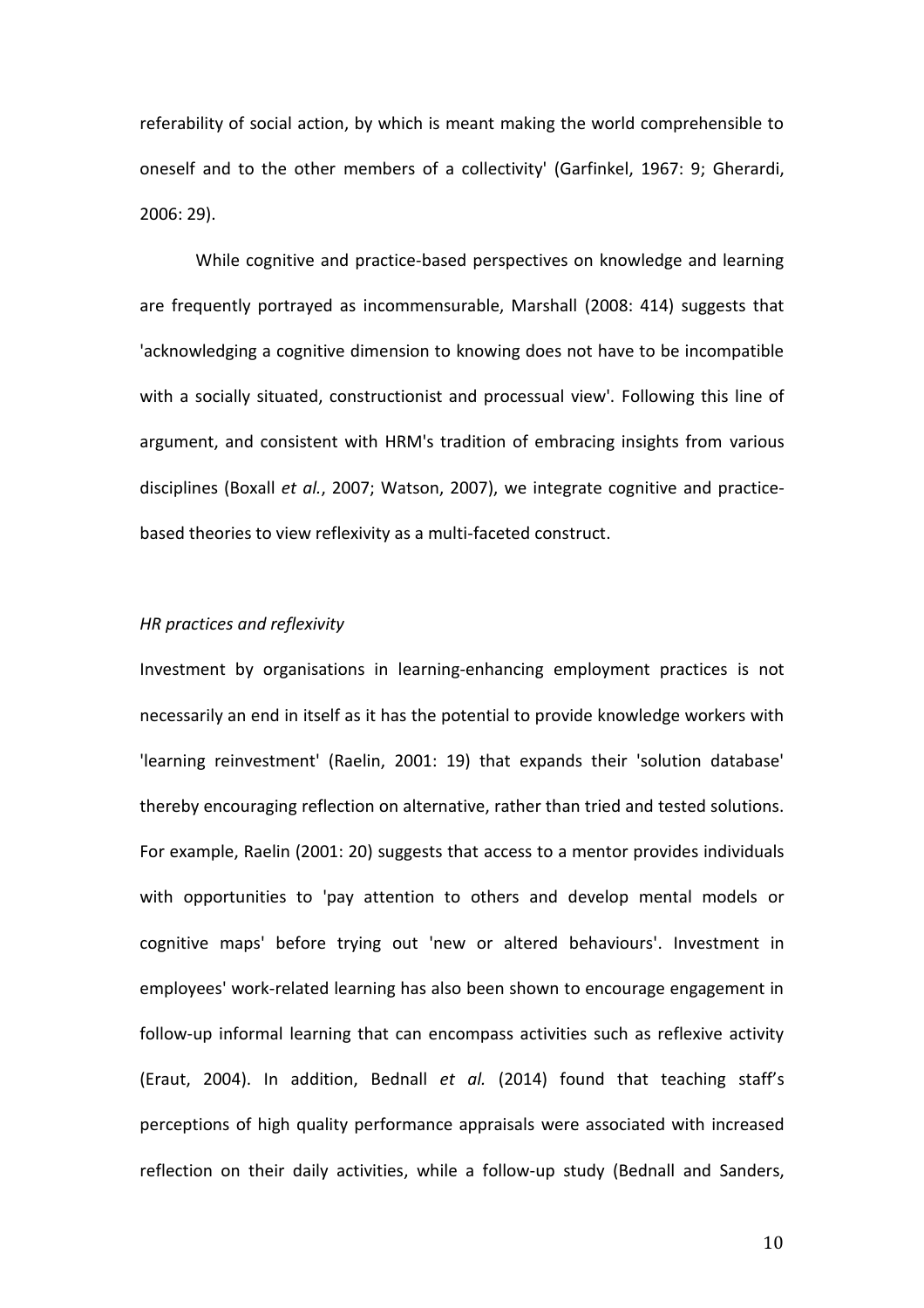2014) found that the provision of formal training increased staff participation in a range of informal learning activities, including reflection. In line with this evidence, we hypothesise that:

*Hypothesis 2a: Individuals' perceptions of learning-enhancing employment practices will be positively associated with perceptions of reflexivity.* 

In regard to perceived task interdependence, interactions regarding task performance are likely to involve evaluations of past experiences and future action. High task interdependence requires that employees 'heedfully reflect' (Sankowska and Söderlund, 2015: 4) on their interactions with others in order to develop shared meaning (Mathieu et al., 2000). This is consistent with the literature on the collective mind, which is manifested in the 'heedful interrelating' of cognition and action (Weick and Roberts, 1993: 357), whether retrospective or prospective (Maitlis and Christianson, 2014). Evidence suggests that self-reflection helps teachers to realise how task interdependence facilitates an appreciation of co-workers' knowledge as resources that will benefit their own learning (Beverborg *et al.,* 2015). Other research among knowledge workers suggests that task interdependence (De Dreu, 2002; Gurtner *et al.,* 2007) and cooperative goals (Tjosvold *et al.,* 2004) are positively associated with reflexivity among teams. This suggests that high levels of task interdependence will encourage greater reflexivity among co-workers because knowledge workers need to interpret a variety of perspectives and revise strategies accordingly. Such reflection should lead to the reframing of cognitive representations, which will facilitate a deeper understanding of the nature of tasks undertaken, thereby increasing the likelihood that action will be taken for better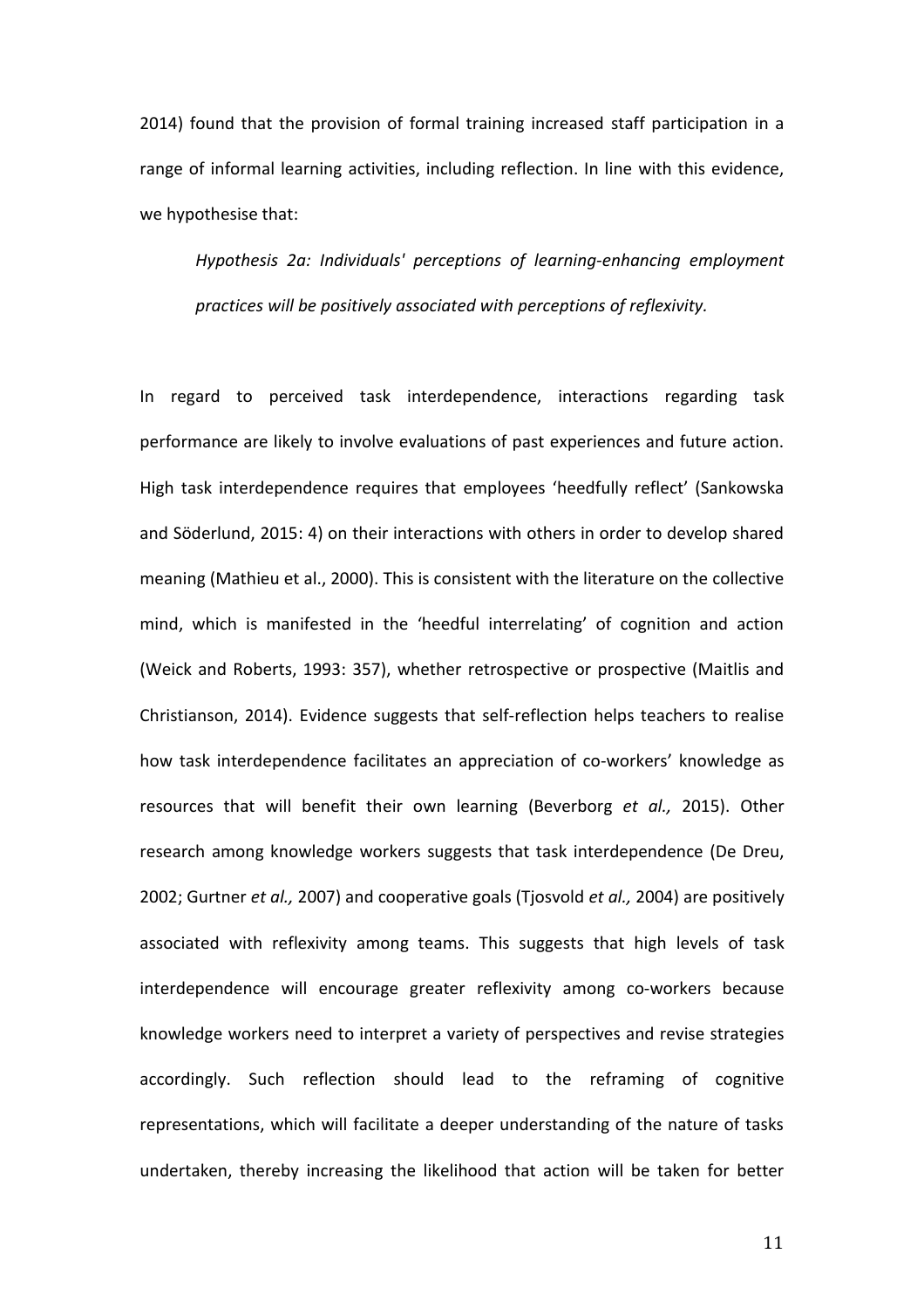coordination and integration of knowledge in the future (Gundlach *et al.*, 2006). We therefore hypothesise that:

> *Hypothesis 2b: Perceived task interdependence will be positively associated with perceptions of reflexivity.*

# *Reflexivity and KEC*

To understand how reflexivity and KEC are linked, it is useful to draw on insights from social learning and constructivist theories. From the perspective of social learning theory (Bandura, 1986), individual learning is situated with and through others and is 'dependent on social actions of dialogue and reflection' (Schwandt, 2005: 180). Research within a constructivist perspective emphasises 'the importance of both social practices within which new knowledge is created and social interaction through which new knowledge emerges' (Tsoukas, 2009: 941). Dialogue and the 'management of conversations' (Nonaka and Takeuchi, 1995: 86) are considered central features of the process of knowledge creation. For example, Tsoukas (2009: 953) argues for new knowledge to be conceived of as 'the making of new distinctions' which emerges through 'productive dialogue' and which 'enables participants to take a distance from their customary and unreflective ways of understanding and acting, and reconceptualise a situation at hand through conceptual combination, expansion, and/or reframing'. Indeed, Tsoukas (2003) has argued that 'new knowledge comes about when practitioners seek to turn an unreflective practice into a reflective one through reflexive social interaction' (Tsoukas, 2009: 942). Such reflection provides the opportunity for the emergence of shared codes and language that is required for the effective exchange and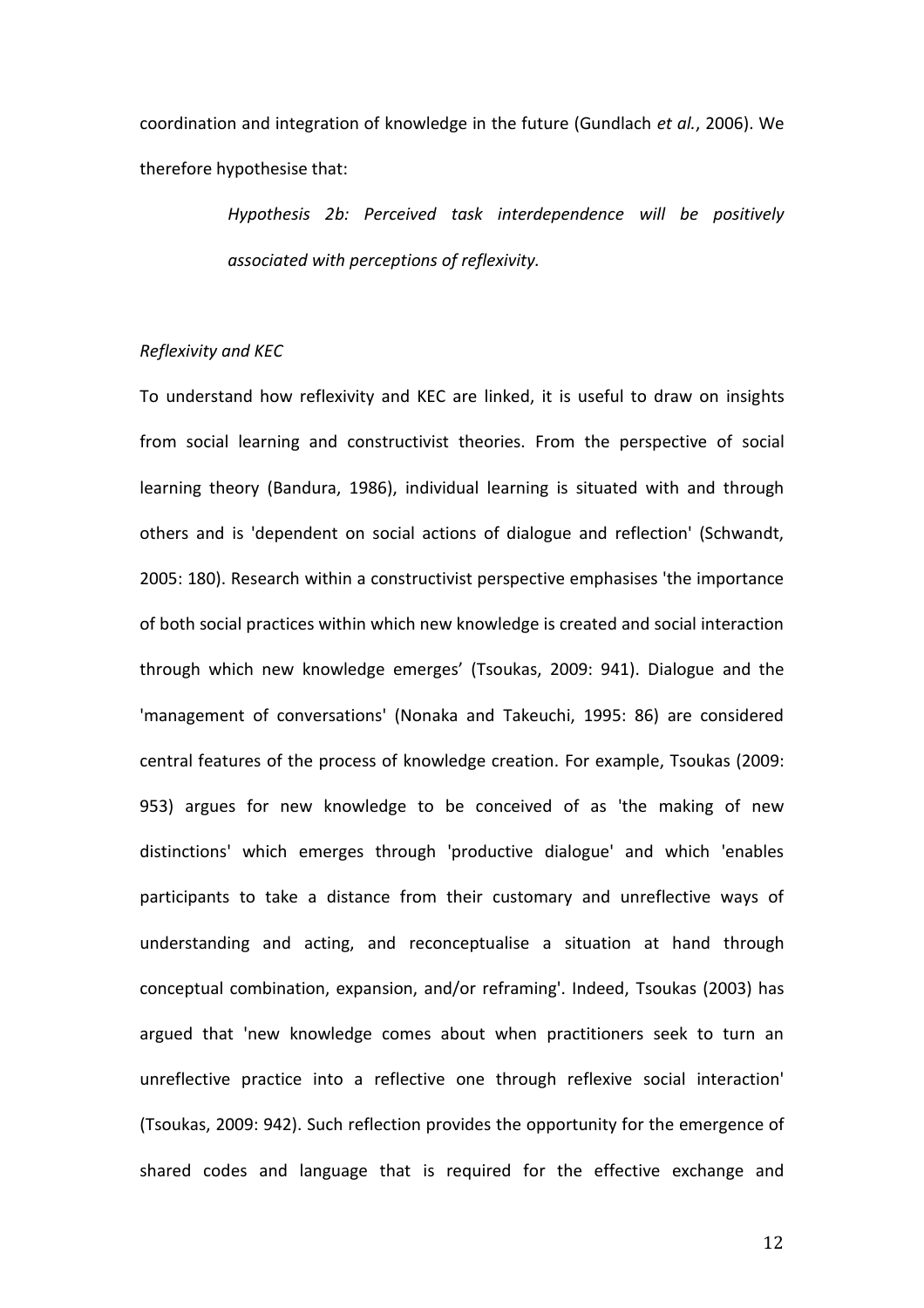combination of knowledge (Nahapiet and Ghoshal, 1998). In line with these arguments, we hypothesise that:

> *Hypothesis 3: Perceived reflexivity will be positively associated with perceptions of KEC.*

## *HR Practices, Reflexivity and KEC*

We have thus far argued that HR practices have the potential to provide knowledge workers with opportunities to expand their learning and knowledge and to build their reflexive capacity. However, in line with satisfying the conditions necessary for the exchange and combination of knowledge (Moran and Ghoshal, 1996), there is a need for knowledge workers to translate their individual learning into knowledge that will create value for themselves and their organisations. The notion of 'translation' captures the task of 'creating convergences and homologies by relating things that were previously different' (Gherardi and Nicolini, 2000: 333). It may also be regarded as 'a process of learning about and translating domain-specific knowledge', which allows for the 'establishment of common meanings that become adequate for the actors involved to share and assess their knowledge' (Carlile, 2004: 560).

Knowledge workers are practitioners whose knowledge is 'acquired through active engagement in and with the practice world, not through thought alone' (Yanow and Tsoukas, 2009: 1347). This requires the development of what Carlile (2004: 562) describes as a 'common lexicon', because individual-level knowledge may be domain-specific and thus difficult to share (Swart *et al.*, 2014). We argue that reflexivity, which will be enriched by perceptions of learning-enhancing practices and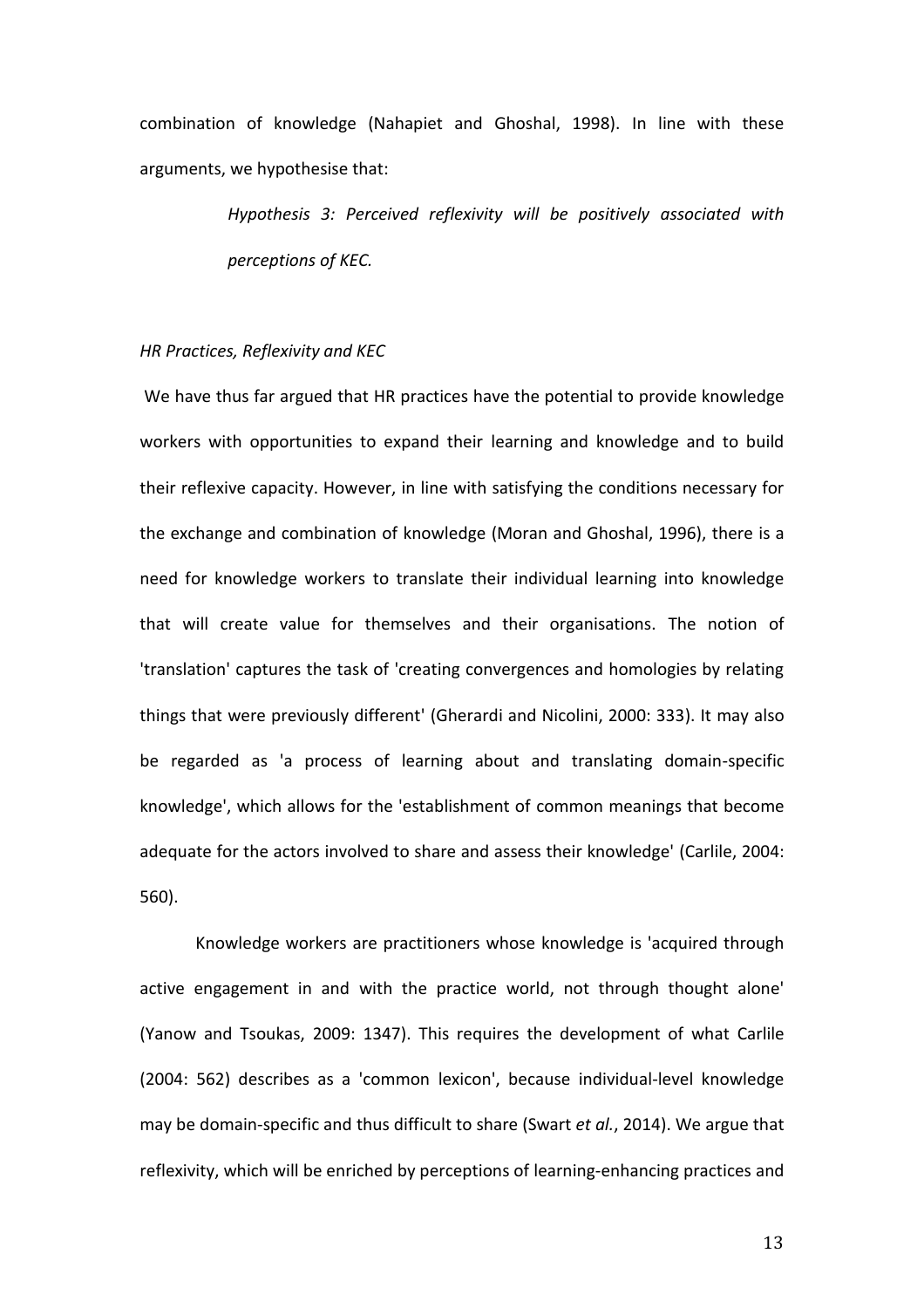stimulated by perceived task interdependence, will provide the platform for KEC. This perspective is supported in the wider literature which suggests that social interactions will promote deeper (Lewis and Herdnon, 2011) and counterfactual (Rietzschel et al., 2009) thinking and that it is this exploitation and combination of ideas that will create new knowledge (Carmeli *et al.*, 2015). As Carmeli *et al*. (2015: 6) suggest, reflection-in-conversation will alter mindsets 'enabling new lines of sight and encouraging further exploration' which will lead to unique ideas and 'facilitate the combination of different perspectives for novel solutions'. We therefore propose that perceived reflexivity may act as a translation mechanism and hypothesise that:

> *Hypothesis 4: Perceived reflexivity will mediate the relationship between (a) learning-enhancing employment practices and (b) task interdependent work practices and KEC.*

A summary of our research model is presented in Figure 1.

[Insert Figure 1 about here]

## **METHOD**

## **Sample and procedure**

The study used an on-line survey of employees within 14 firms in the pharmaceutical and ICT sectors in Ireland and the UK. These sectors are considered critically important to both Ireland and the UK in their intention to become 'knowledge economies' (Department of Education and Skills, 2005; Expert Group on Future Skills Needs, 2008). We targeted 16 firms (eight firms in each country; four from each sector) and, using randomly generated lists of firms, we approached firms one-by-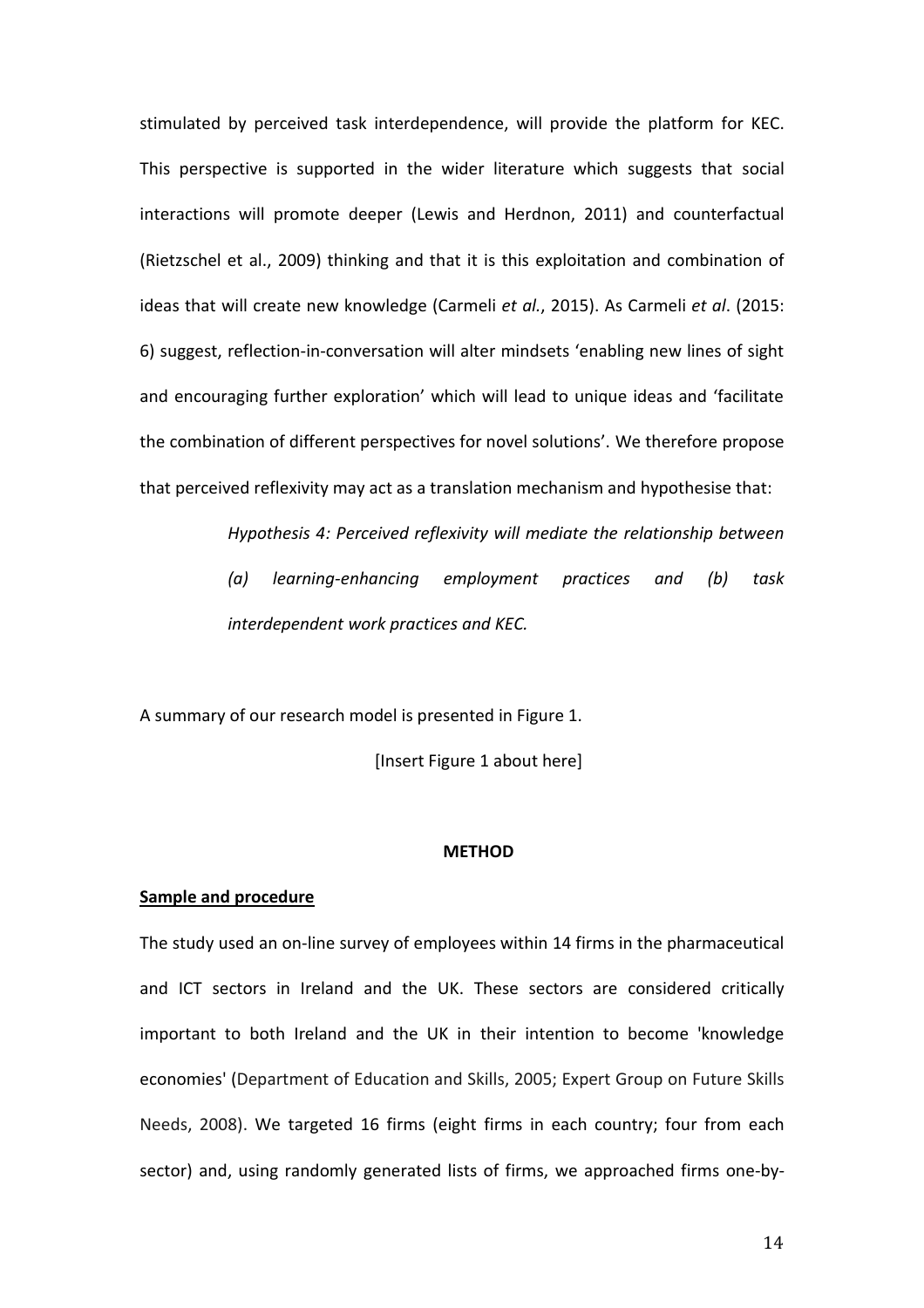one until our target was reached. Two of the UK firms (one from each sector) agreed to interviews only, resulting in survey data from a total of 14 firms. All of the larger firms were multinationals ( $n = 9$ ), while smaller firms were indigenous ( $n = 5$ ). This profile was broadly representative of firms in both countries in terms of size and ownership.

In small firms all employees were surveyed, but in larger firms we focused on particular departments/units employing large numbers of knowledge workers. Invitations to complete the survey were via the HR department or senior management. Of 1616 questionnaires distributed, 667 usable responses were received (317 from the UK; 350 from Ireland), yielding a final response rate of 43 per cent. Responses ranged from 10 to 131 in each firm, and response rates between firms ranged from 19 per cent to as high as 98 per cent in some smaller firms. For each firm, we checked the profile of respondents against the organisational profiles provided by HR departments and found these to be broadly consistent.

Our focus in the present study was on knowledge workers (*i.e.* those who held at least a primary degree and were employed in technical, professional and managerial roles) and we therefore excluded 169 respondents who did not meet these criteria. Of the remaining 498 respondents, 328 were employed in the pharmaceutical sector and 170 in the ICT sector. We draw on this sample of knowledge workers on the basis that their perceptions will be comparable. This approach is supported by evidence which suggests that different task environments are institutionalised and that the work environments of individuals from different industries can be perceived in similar ways (*e.g.* Daniels *et al.*, 2002).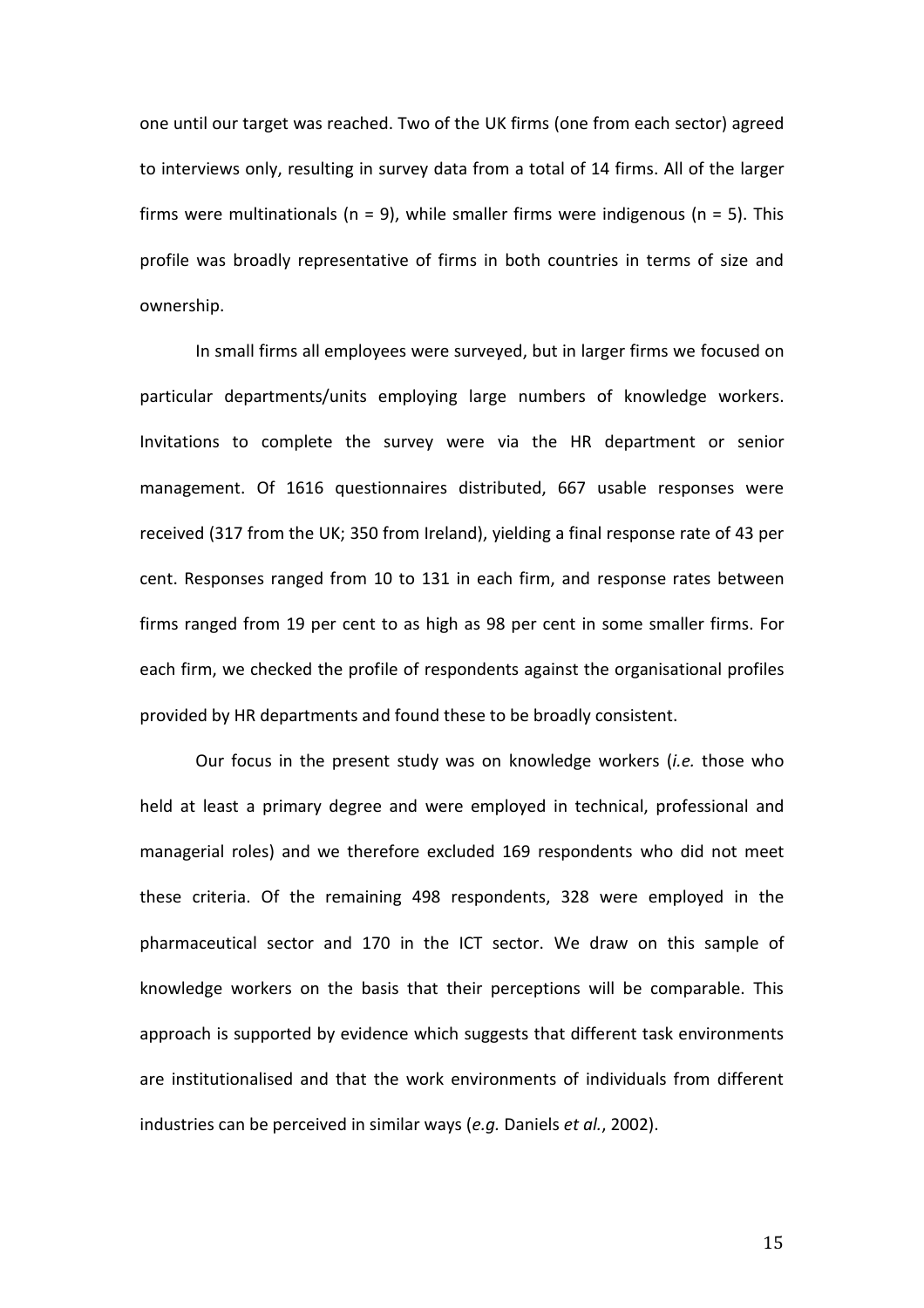The overall sample consisted of 66 per cent males and 34 per cent females and the mean organisational tenure was 7.5 years. Respondents were well qualified with 20 per cent holding a PhD, 27 per cent holding a masters qualification, and the remaining 53 per cent holding a primary degree. They were working in roles such as chemists, senior scientists, engineers (pharmaceutical) and software programming and development, systems architects, engineering and technical consultants (ICT).

#### **Measures**

All items were scored on a five-point Likert scale ranging from one (strongly disagree) to five (strongly agree). A full description of each scale is presented in Appendix A.

**Learning-enhancing employment practices.** We developed an eight-item measure of HR practices that we describe as 'learning-enhancing'. In so doing, we adopted the widely held view that the influence of HR practices on outcomes is greatest if they are adopted as bundles of complementary practices. The items measured perceptions of training and development, performance management, participation, job rotation, and mentoring. A sample item was: 'I receive training that keeps my technical skills up-to-date'. The Cronbach's alpha for the measure was .83.

**Task interdependent work practices.** We used three items from Kanungo's (1982) scale to measure task interdependence. The scale contained items such as 'I depend on other people for support, services or information to do my work'. The Cronbach's alpha for the scale was .73.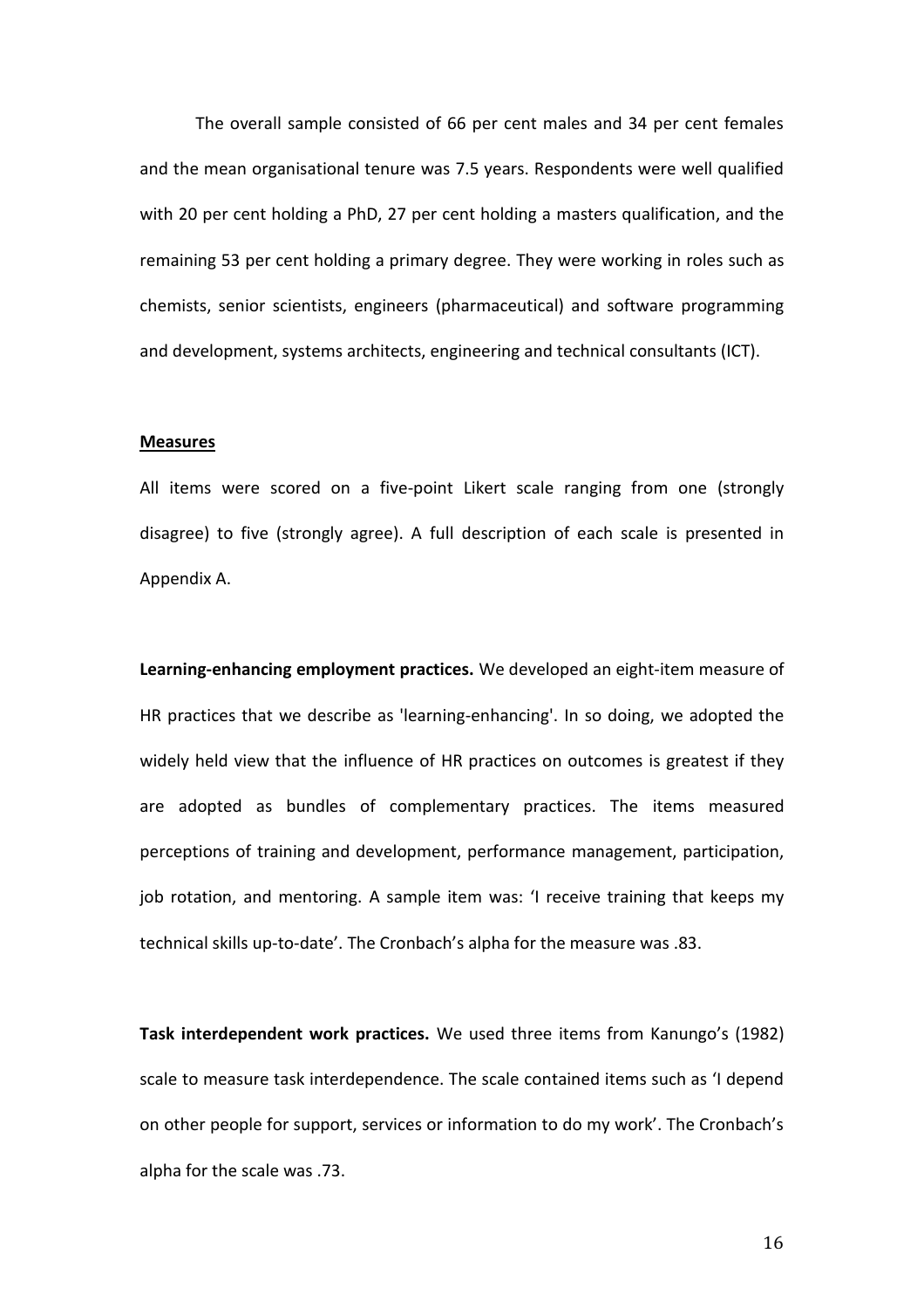**Reflexivity**. We adapted the nine-item measure of team reflexivity developed by Swift and West (1998) to assess the ways in which individuals perceive that they and their co-workers review, discuss and modify their work to improve work effectiveness. This was in line with our aim to capture perceptions of reflexivity among co-workers and is consistent with how these levels of analysis have been incorporated into other research (Carmeli *et al.*, 2015). Following exploratory factor analysis, two negatively worded items were dropped. The final measure contained items such as 'my co-workers and I regularly discuss whether we are working effectively'. The Cronbach's alpha for the measure was .84.

**Knowledge exchange and combination.** We adapted Collins and Smith's (2006) scale, which measures employees' beliefs that KEC will benefit the individual or the organisation (motivation), as well as the degree to which employees believe that they have the ability to engage in exchange and combination. It contains eight items such as 'my co-workers and I see benefits from exchanging and combining ideas with one another'. The Cronbach's alpha for the measure was .87

**Control variables.** As the data were collected across 14 organisations, we needed to examine the nested structure of the data. We estimated the proportion of total variance explained by organisational membership by calculating ICC(1) values for all variables (Bliese and Halverson, 1998). High ICC(1) values indicate whether there are higher-level constructs that explain the heterogeneity of these variables across organisations. Although there is no standard threshold for ICC(1) values, the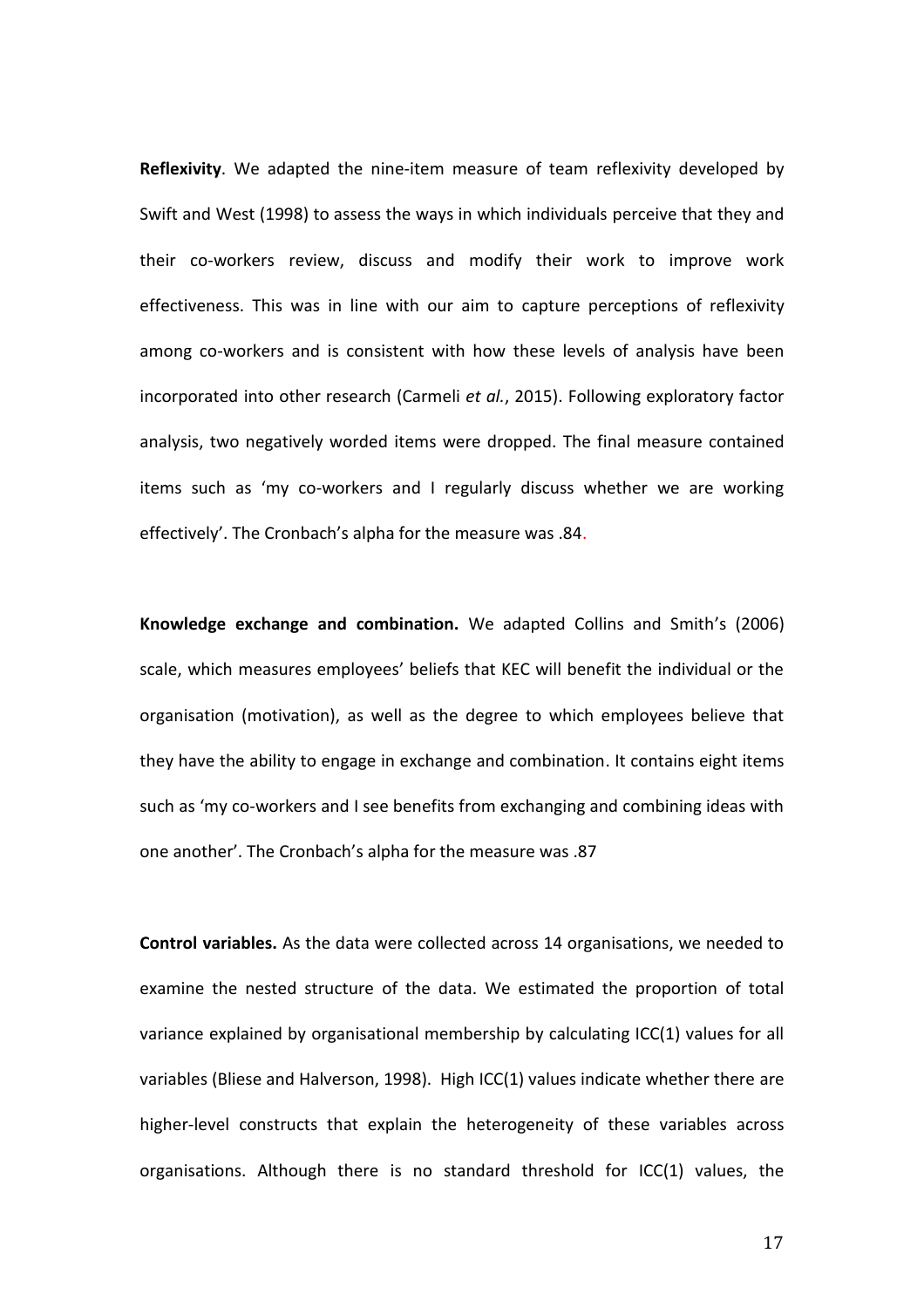threshold of .12 (James, 1982) has been widely used (*e.g.* Park *et al.,* 2010; Takeuchi *et al.,* 2007). Using McGraw and Wong's (1996) formula, the ICC(1) values were as follows: learning-enhancing employment practices (.07), task interdependence (.04), reflexivity (.08), and KEC (.03). These values are considerably lower than James' threshold, which suggests that the nested structure of the data does not substantially influence participants' responses<sup>1</sup>. This would suggest that a multi-level approach is not necessary and that using simple regression is both justified and more parsimonious (Aguinis *et al.*, 2013).

We therefore controlled for the following variables: gender, organisational tenure (years), country, sector, education, and firm size. Gender was coded 1 for male and 0 for female. Country was coded 1 for the UK and 0 for Ireland. Sector was coded 1 for pharmaceutical and 0 for ICT. Education was coded 1 for those with a masters degree or higher. Firm size was measured as (1) < 250 employees, (2) 50- 250 employees, and (3) > 250 employees.

## **Analysis**

 $\overline{a}$ 

Our study relied on self-report measures, which presents potential issues regarding common method variance. We carried out a Harman's one-factor test by doing a principal component factor analysis using oblique rotation. Significant common method variance is indicated if one general factor accounts for the majority of covariance in the variables (Podsakoff and Organ, 1986). As expected, four factors

<sup>&</sup>lt;sup>1</sup> We controlled for organisational membership in additional analyses to check if the multilevel structure of the data influenced the results but doing this made no substantial difference to the findings. We thank one of the anonymous reviewers for making this recommendation.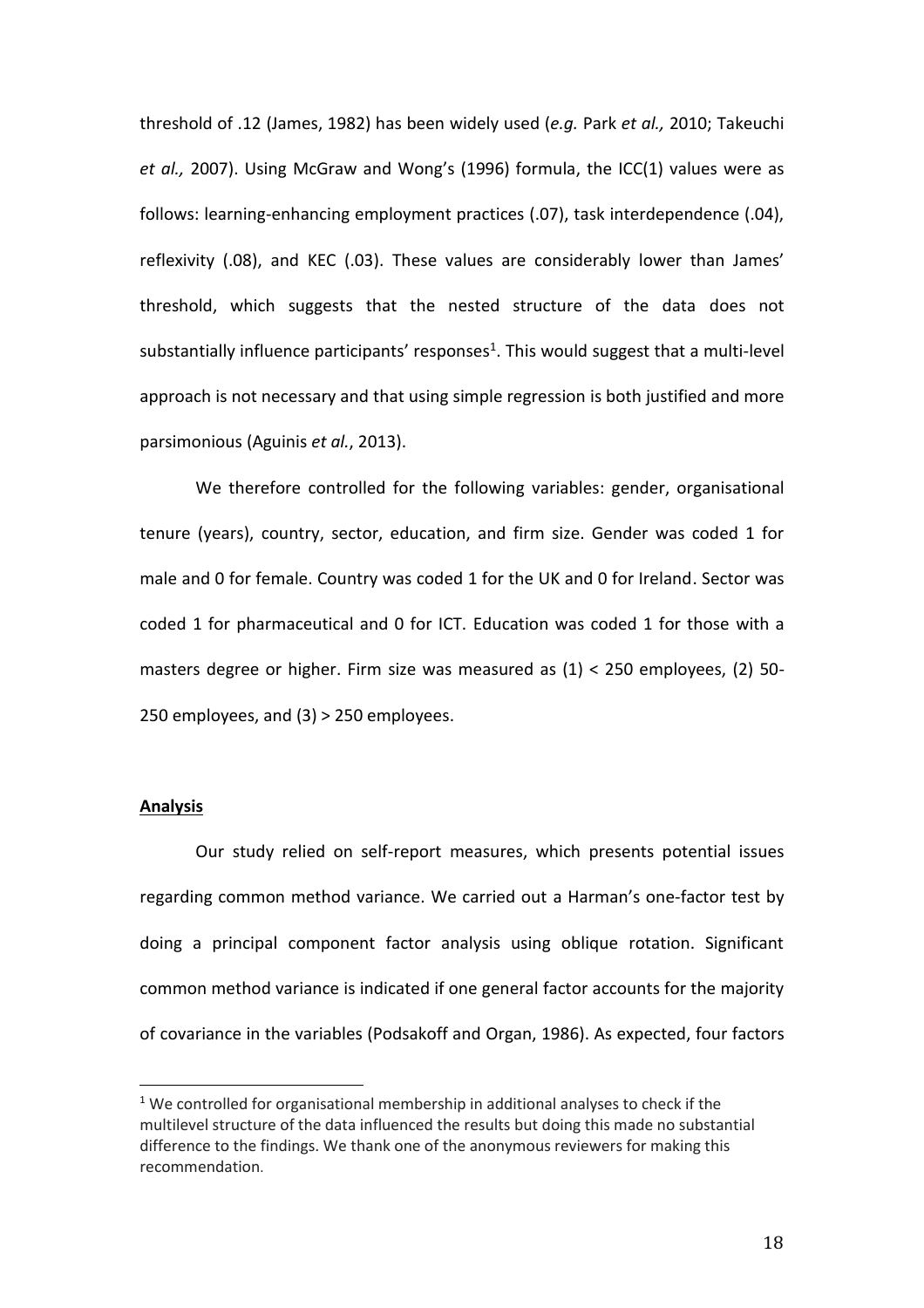emerged with eigenvalues greater than one. All items explained 61 per cent of the total variance, 30 per cent of which was explained by the first factor. Since a single factor did not emerge and one general factor did not account for most of the variance, common method bias is unlikely to be a serious concern.

To test the mediation model, we used Structural Equation Modelling (SEM) using AMOS 18.0, which was followed by a bootstrapping test (Hayes, 2009). We adopted a two-step analytical strategy (Anderson and Gerbing, 1988), where we first confirmed the measurement model using confirmatory factor analysis (CFA), and then performed SEM to estimate the fit of the model to the data.

#### **RESULTS**

Means, standard deviations, inter-correlations and reliabilities are reported in Table 1.

[Insert Table 1 about here]

#### **Model Fit**

The measurement model results (CFA) indicated a good fit to the data ( $\chi^2$ [287] = 535.79, *p*<.001; CFI = .95; SRMR =.05; RMSEA =.04). Although the chi-square test was statistically significant, this statistic is known to be sensitive to sample size and may be significant even when the differences between observed and model-implied covariance are relatively small (Kline, 2011). All other indices indicated that we could proceed to further examine the structural model.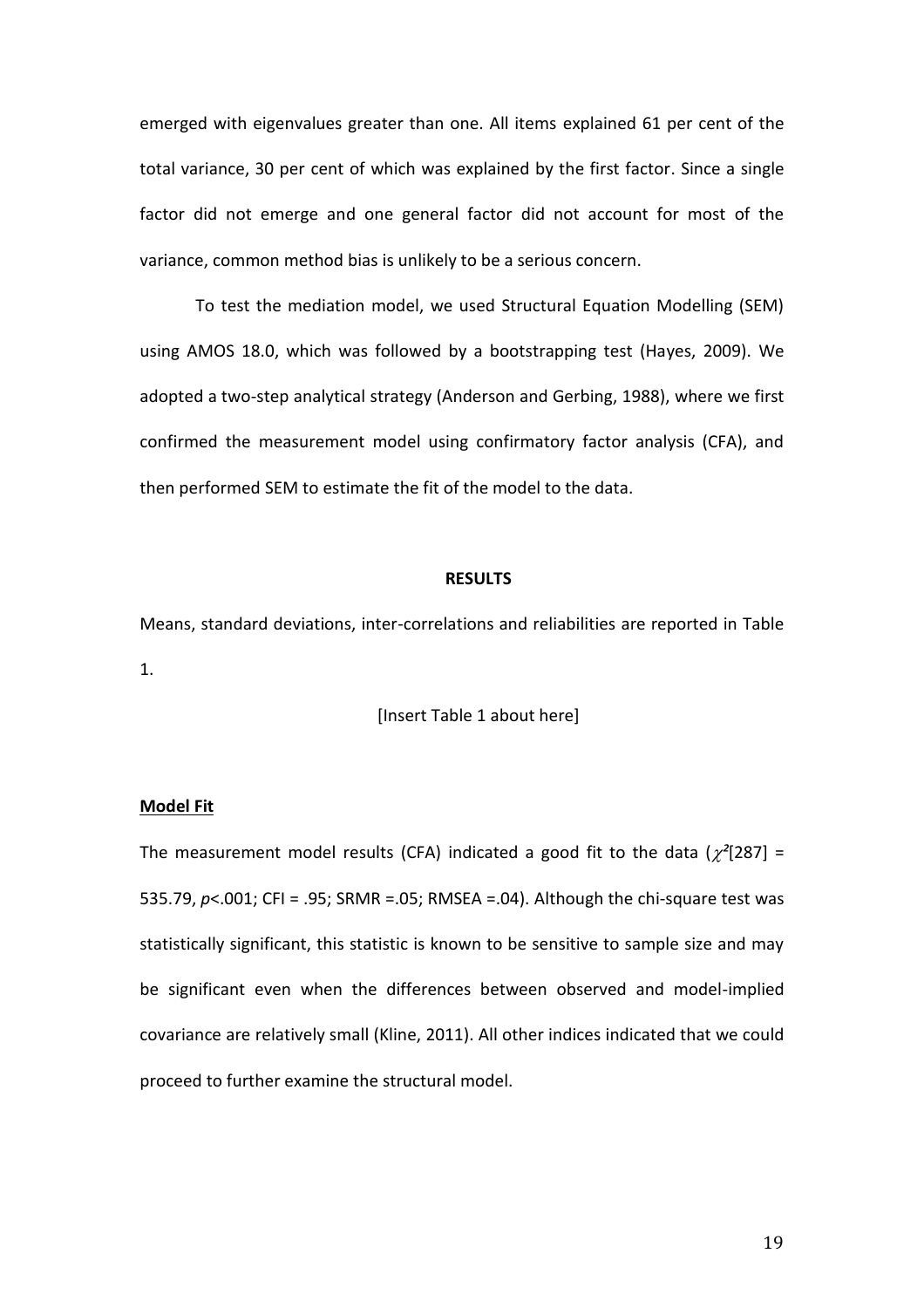For the structural model, the results suggest that the hypothesised model fits the data well (*²*[442] = 988.14, *p*<.001; CFI = .90; SRMR =.06; RMSEA =.05). Figure 2 presents the structural model with standardised path coefficients.

[Insert Figure 2 about here]

Figure 2 shows that the direct links between both types of practices and KEC are positive and significant (*β* = .42, *p*<.001 for employment practices; *β* = .14, *p*<.05 for task interdependent work practices). Therefore, hypothesis 1 is supported. It also shows that both learning-enhancing employment practices (*β* = .47, *p*<.001) and task interdependent work practices (*β* = .13, *p*<.05) are positively linked with reflexivity. Therefore, hypothesis 2 is supported. It is also indicated that the link between reflexivity and KEC is positive and significant (*β* = .54, *p*<.001). This supports hypothesis 3.

To test for mediation (hypothesis 4), we followed the four conditions outlined by Baron and Kenny (1986). The support found for hypotheses 1 to 3 met the first three conditions regarding significant relationships between the independent and dependent variables, the independent variables and the mediator, and the mediator and dependent variables. Regarding the fourth condition, the direct relationship between learning-enhancing employment practices and KEC becomes weaker, but still significant, after adding reflexivity (from *β* = .42, *p*<.001 to *β* = .17, *p*<.01), indicating partial mediation. For task interdependence, the direct link with KEC becomes non-significant after adding reflexivity (from *β* = .14, *p*<.05 to *β* = .08, *n.s.*), demonstrating full mediation.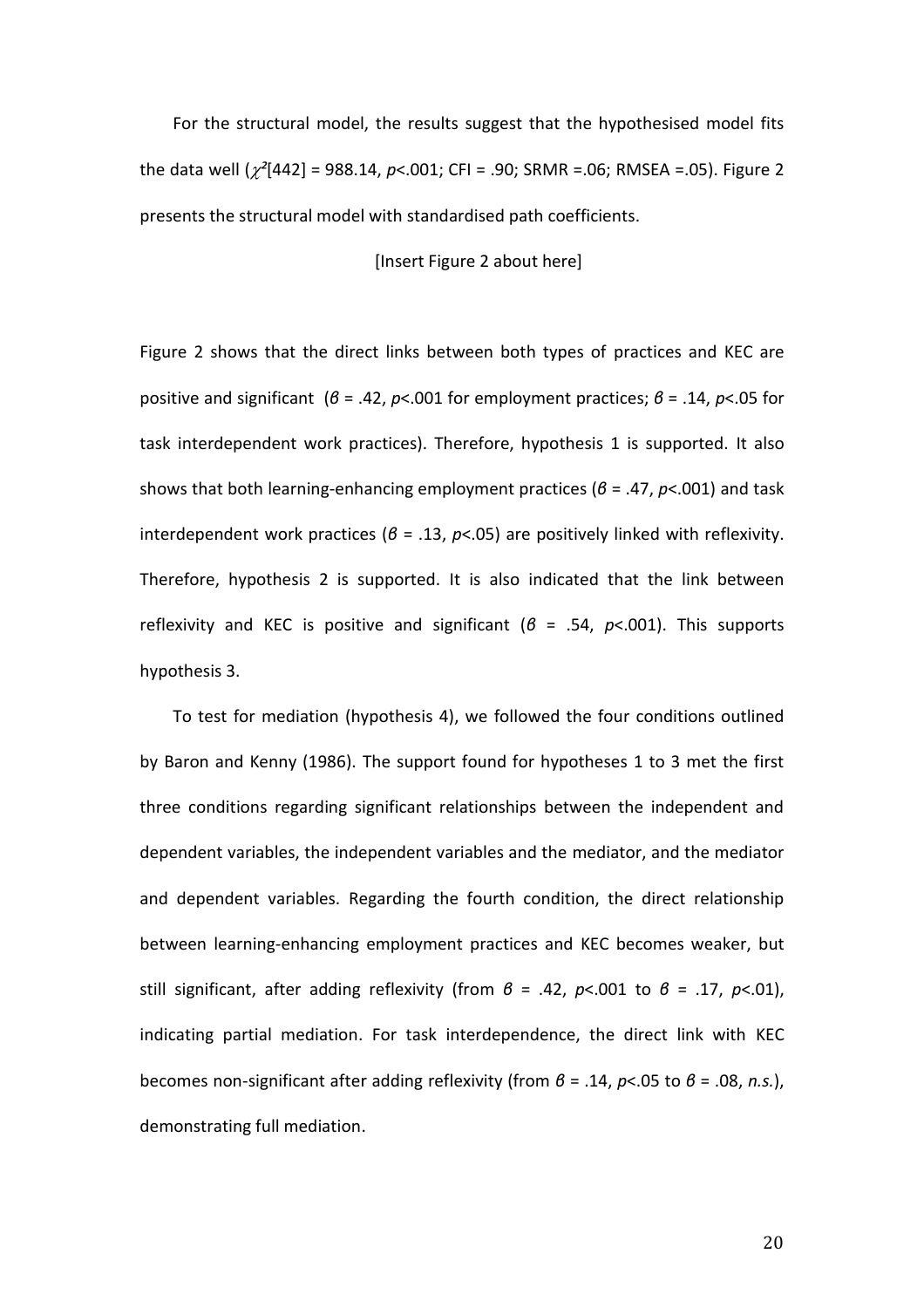To further test for the mediated effect, we conducted a bootstrapping test using the MEDIATE syntax (Hayes, 2009). As the 90 per cent confidence intervals for learning-enhancing (.129, .200) and task interdependent (.017, .069) practices do not contain zero, the mediation model is further supported. Therefore, hypothesis 4 is supported.

Finally, the inclusion of control variables in our model indicated no differences in perceptions of KEC. However, perceptions of reflexivity were lower in the ICT sector, and higher within smaller firms and among those with longer tenure.

#### **DISCUSSION**

Our aim was to provide insights into the social and psychological processes that link HRM and KEC, thus contributing to understanding more about the '"how of HRM in the chain of processes that make models of HRM work well or badly' (Boxall *et al*., 2007: 7). Our findings first of all contribute to understanding more about how individuals' perceptions of HR practices influence KEC. The results indicate the positive influence of perceptions of learning-enhancing employment practices on perceptions of KEC among knowledge workers, thereby adding to the body of prior research linking perceptions of learning-related employment practices to knowledge sharing (Bednall *et al.*, 2014; Buch *et al.*, 2015; Kuvaas *et al.*, 2014). The results also illustrate the importance of employee-centred HR practices that focus on the enhancement of learning in supporting the HRM-knowledge linkage. Thus, learning may represent an important channel that enables individuals' personal knowledge to become a 'renewable rather than an exhaustible resource' and that the benefit-cost relationship of sharing relative to withholding knowledge is improved as a result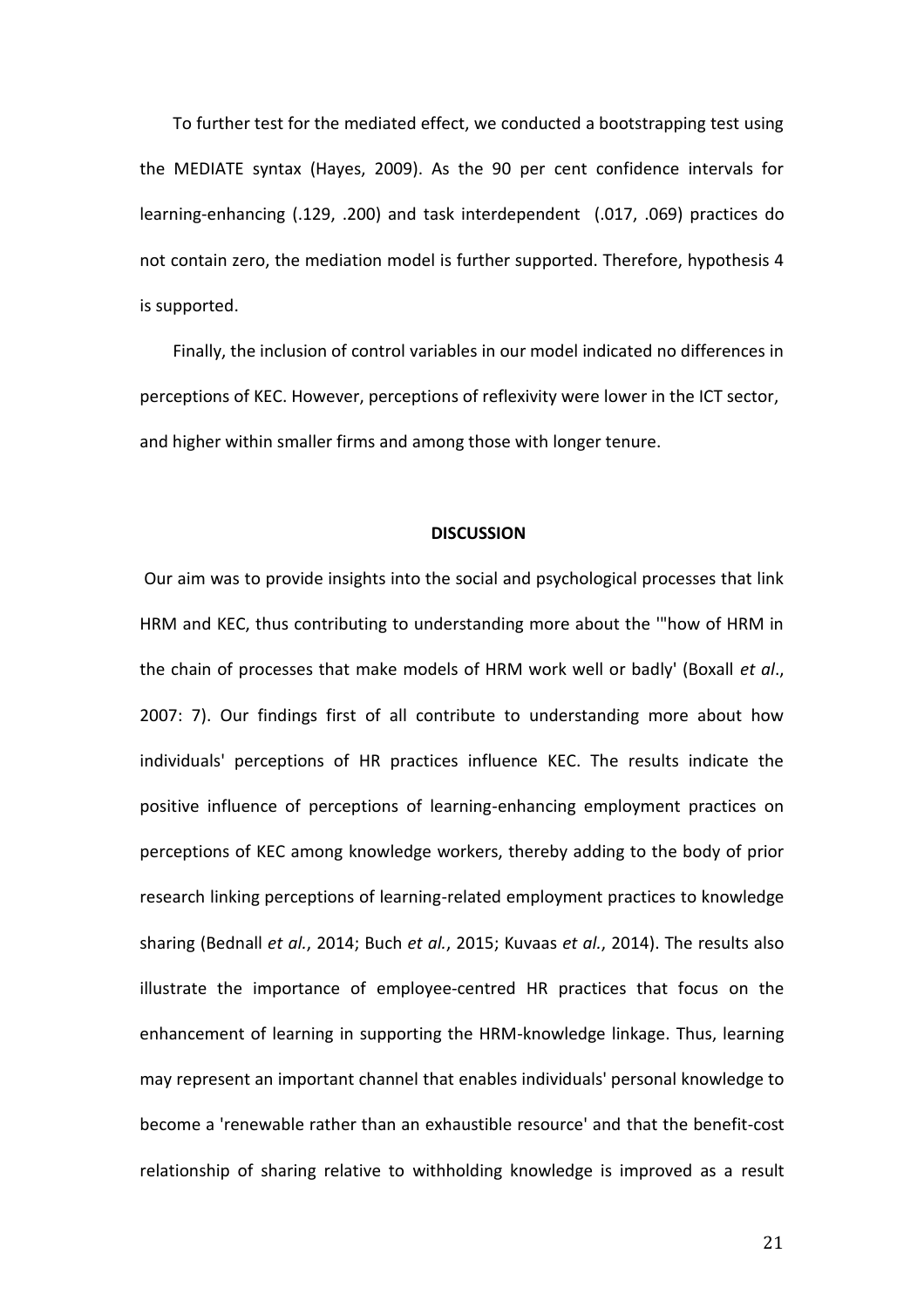(Akbar, 2003: 2009). In addition, perceived task interdependence was also linked to KEC. This endorses the important role of job design in KEC (Foss *et al.*, 2009), in particular relational job design (Grant and Parker, 2009), and the learning opportunities that interdependent tasks present for knowledge workers.

Second, we contribute to understanding more about the micro-level constructs and mechanisms (Foss *et al.*, 2010; Minbaeva *et al.*, 2012; Minbaeva, 2013) involved in the proposed linkage between HRM and knowledge creation. We found that reflexivity fully mediated the relationship between perceived task interdependence and perceptions of KEC, indicating that such interdependence is linked to KEC through its influence on reflexivity. One explanation for this finding lies in the structural and contingent nature of task interdependence; individuals *need* to integrate and make sense of both their own and others' knowledge in order to create new knowledge. This is consistent with the view that perceived task interdependence provides an incentive for cooperation and collaboration (Janz *et al.,* 1997; Jarvenpaa and Staples, 2000; Quigley *et al.*, 2007). However, tensions may exist between work and employment practices (Boxall and Macky, 2009) in the case of knowledge workers who have multiple, perhaps conflicting, commitments to themselves, their professions, their clients and their teams (Alvesson, 2001; Swart *et al.,* 2014). Thus, we found that perceived reflexivity only partially mediated the link between perceptions of learning-enhancing employment practices and perceptions of KEC. This finding is in line with the notion that the salience of HR practices will differ between individuals, with a corresponding variable impact on employee outcomes (Garg and Lepak, 2013). For example, if training and development is not perceived as enhancing KSAs or if performance appraisal is not of a high quality (*e.g.*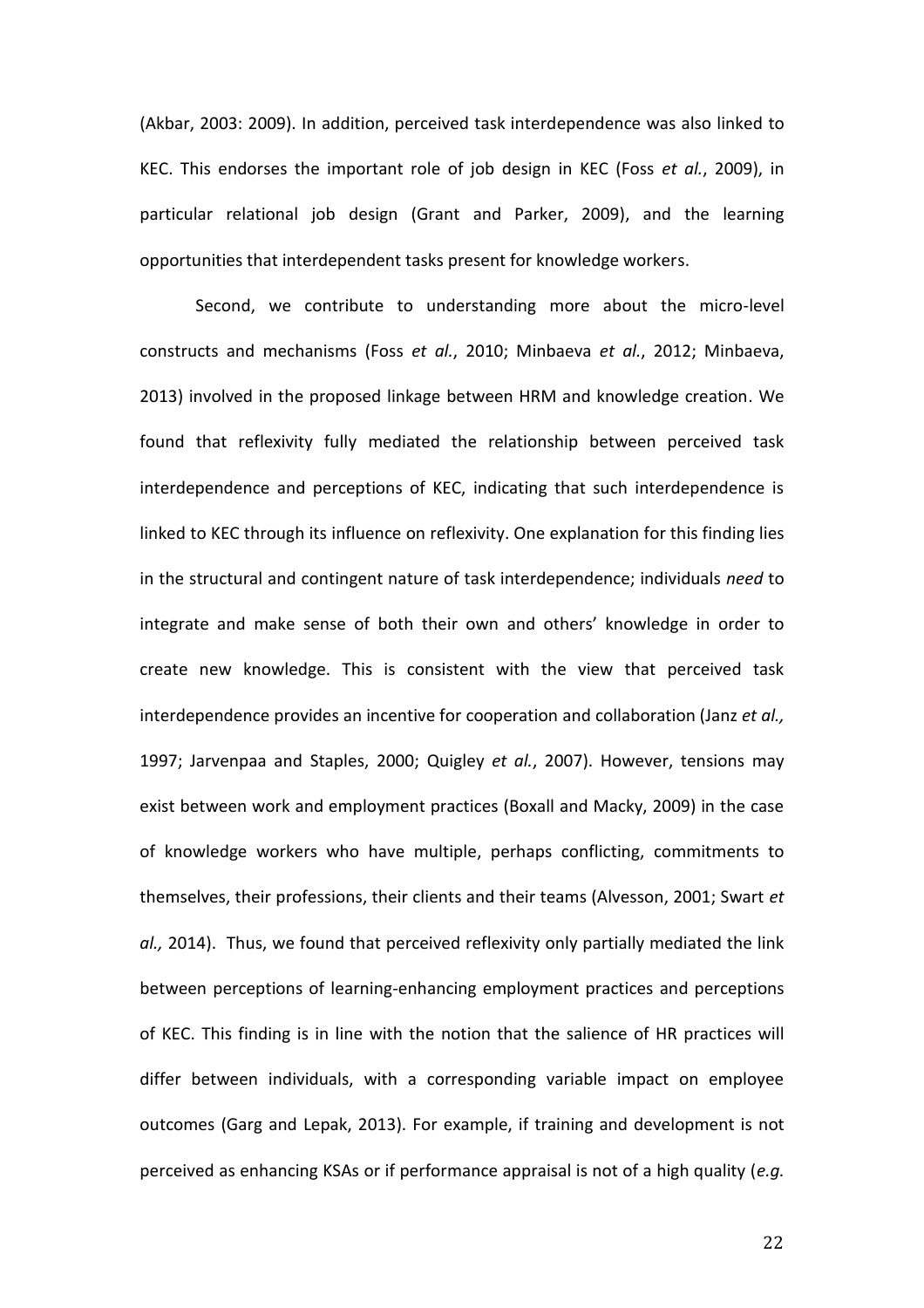Bednall *et al.*, 2014), then knowledge workers may not necessarily engage in the 'learning reinvestment' (Raelin, 2001) or informal learning (Eraut, 2004) that will enhance reflexivity and KEC. This resonates with the conditions for KEC outlined by Moran and Ghoshal (1996) who suggest that there must be an expectation that KEC will create personal value.

Third, at a theoretical level, we extend the ways in which reflexivity has been understood and utilised within the management literature. Prior research has taken a primarily group-based and cognitive approach to conceptualising reflexivity, identifying it as a mechanism in understanding aspects of team-level behaviour and outcomes (*e.g.* Schippers *et al.*, 2015). By borrowing from organisation theory and integrating cognitive, practice-based, relational and individual-level perceptions, we provide an expanded understanding of reflexivity. This allows us to propose that reflexivity acts as a 'translation process' (Carlile, 2004; Gherhardi and Nicolini, 2000) that enables knowledge workers, through dialogue, to establish a common understanding of their knowledge. This then enhances their ability to engage in KEC, resulting in the emergence of new knowledge. By theorising in terms of the actions and interactions of individuals, we propose that reflexivity is a useful micro-level mechanism (Foss *et al*., 2010 Minbaeva *et al.*, 2012) in understanding more about the KEC process. This is important given the over-emphasis within the knowledge sharing literature on the macro (collective, organizational) level (Foss *et al.*, 2010).

Finally, the findings have implications at a practice level. First, they suggest that to encourage KEC among knowledge workers managers need to design opportunities for reflexivity. A simple, inexpensive measure would be to organise 'brown bag' lunch-times where individuals who have recently engaged in training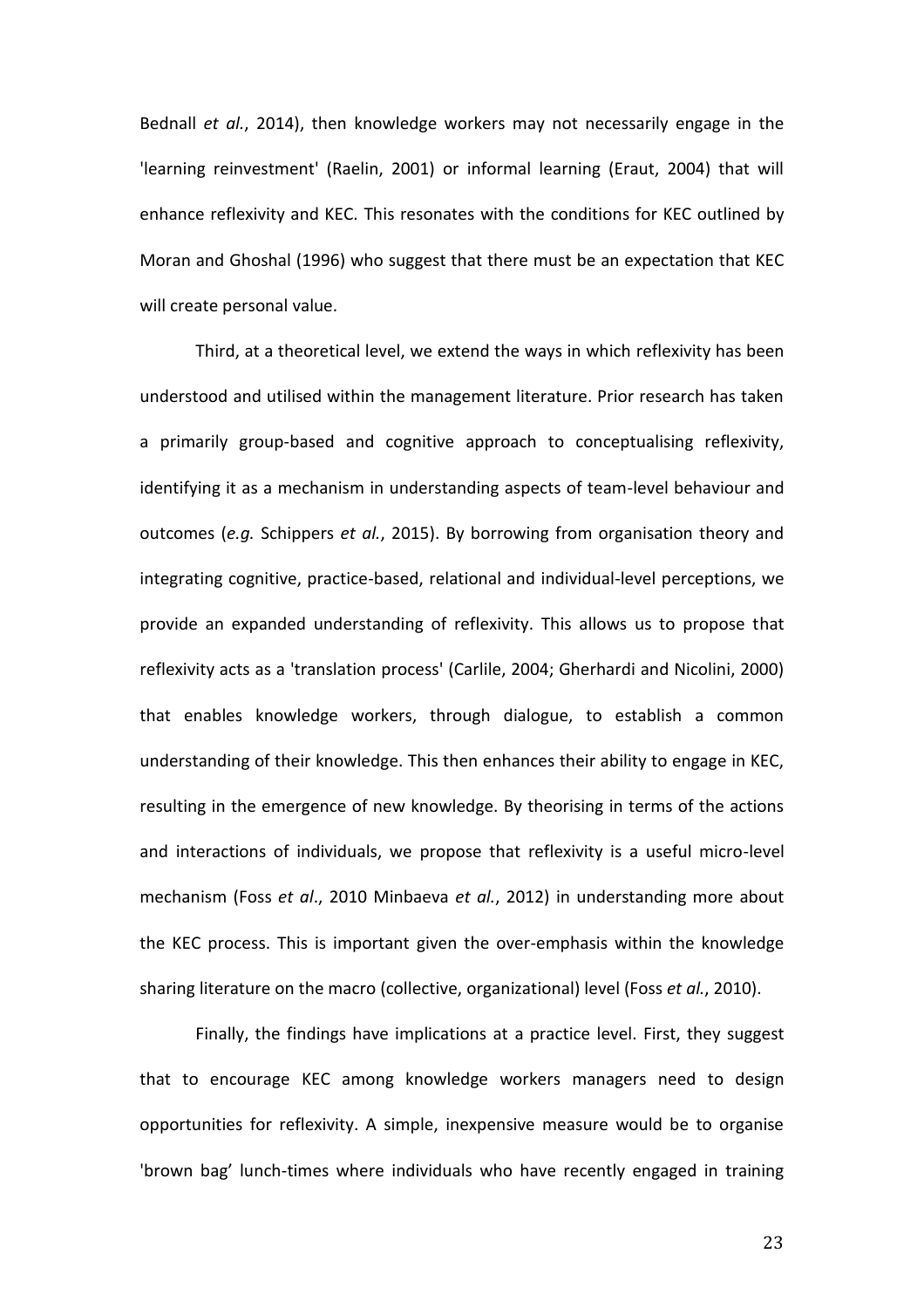and development present an overview of the learning achieved, thereby opening up opportunities for reflection and learning amongst their peers. The establishment of communities of practice within specialist areas and the redesign of work to increase task interdependence can also provide additional opportunities for reflexivity. Second, the findings suggest that extensive investment in HR systems is not necessarily crucial for the encouragement of KEC. Many organisations are not in a position to introduce sophisticated systems of HR practices as these may be expensive, or simply not feasible, particularly in smaller organisations. However, the types of learning-enhancing employment practices that were identified as important in our study are within the scope of many organisations and can be implemented through existing manager-employee relationships. In addition, they may lead to improved skill utilisation among knowledge workers by both enhancing KSAs directly and by encouraging engagement in the informal learning and 'learning reinvestment' (Raelin, 2001) that fosters reflection on alternative solutions.

## **Limitations and future research**

A number of limitations to the research should be noted, which present potential avenues for future research. First, while we tested our model among knowledge workers from a variety of organisations that extended to two countries and two sectors, future research should consider whether our results are replicable across other types of knowledge workers and in other international contexts. Second, the research was cross-sectional, so there is the possibility that relationships detected reflect shared response bias or common method variance. While our analysis suggests that this is not a serious concern, we cannot draw firm conclusions in the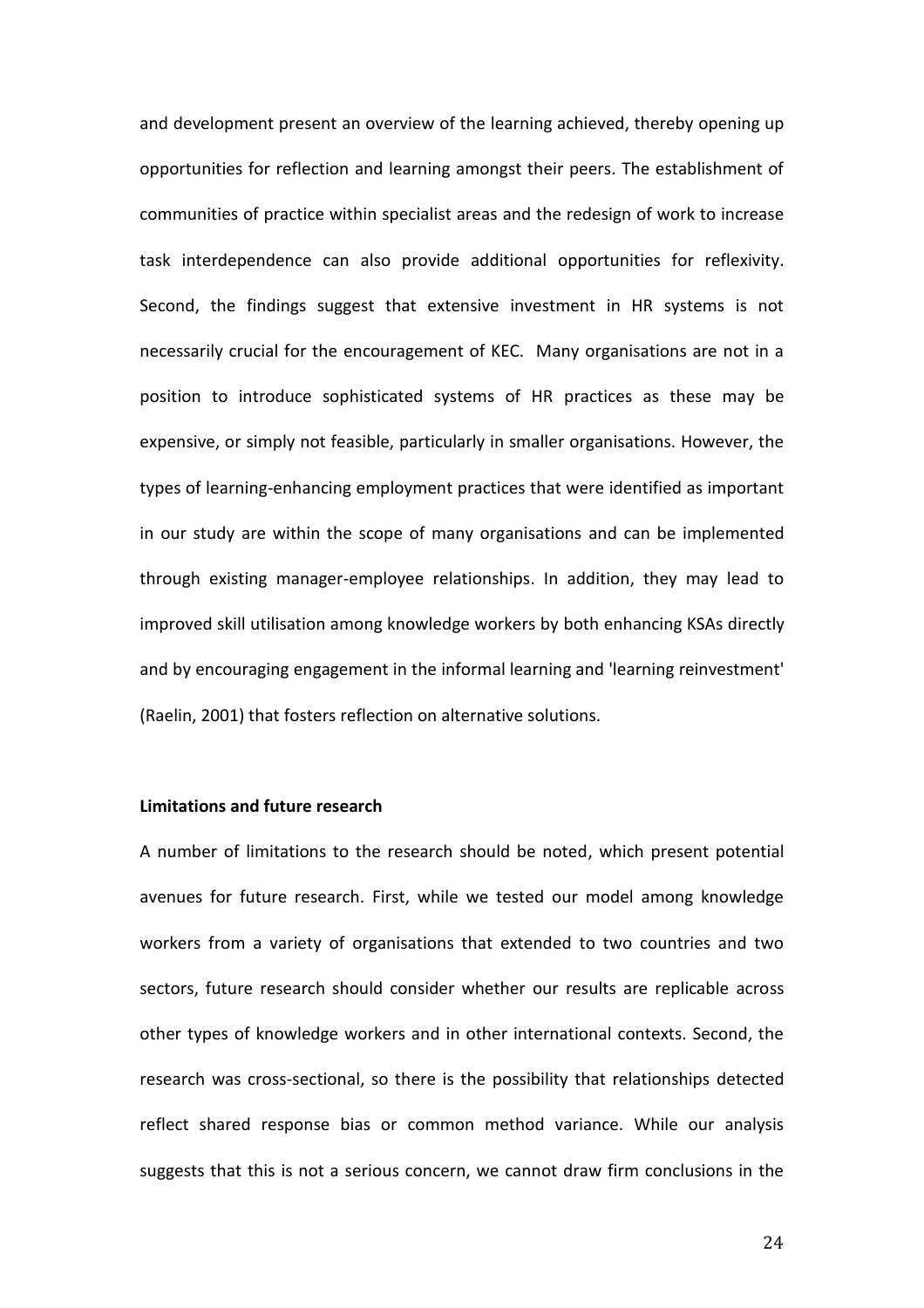absence of longitudinal data. Third, our unit of analysis is at the level of the knowledge worker and their perceptions of KEC and so we do not provide direct and more objective evidence of the outcomes of KEC. Future research might consider these relationships at a higher level of analysis (i.e. teams, units) and incorporate more objective data as well as exploring other outcomes, such as whether KEC leads to increased levels of innovative behaviour or creativity. Finally, other variables might potentially explain the links between HR practices, reflexivity and KEC. For example, perceptions of alternative bundles of HR practices (*e.g.* more individual versus relational orientations) may strengthen or counteract both levels of reflexivity and KEC. Future research should also consider whether other features of relational job design, such as prosocial impact (Grant and Parker, 2009), moderate the relationships examined in our model. In addition, other features of the work climate (*e.g.* team trust) may mediate the relationship between HR practices and KEC.

## **Conclusion**

By borrowing from organisation studies in order to provide additional insights into the nature and role of reflexivity, our findings contribute to understanding more about the micro-level constructs and mechanisms involved in the linkage between HRM and knowledge creation within knowledge-intensive firms.

## **Acknowledgement**

This research was funded by the Irish Research Coimcil for the Humanities and Social Sciences and the Economic and Social Research Council (RES-062-23-1183). The financial support of these institutions is gratefully acknowledged.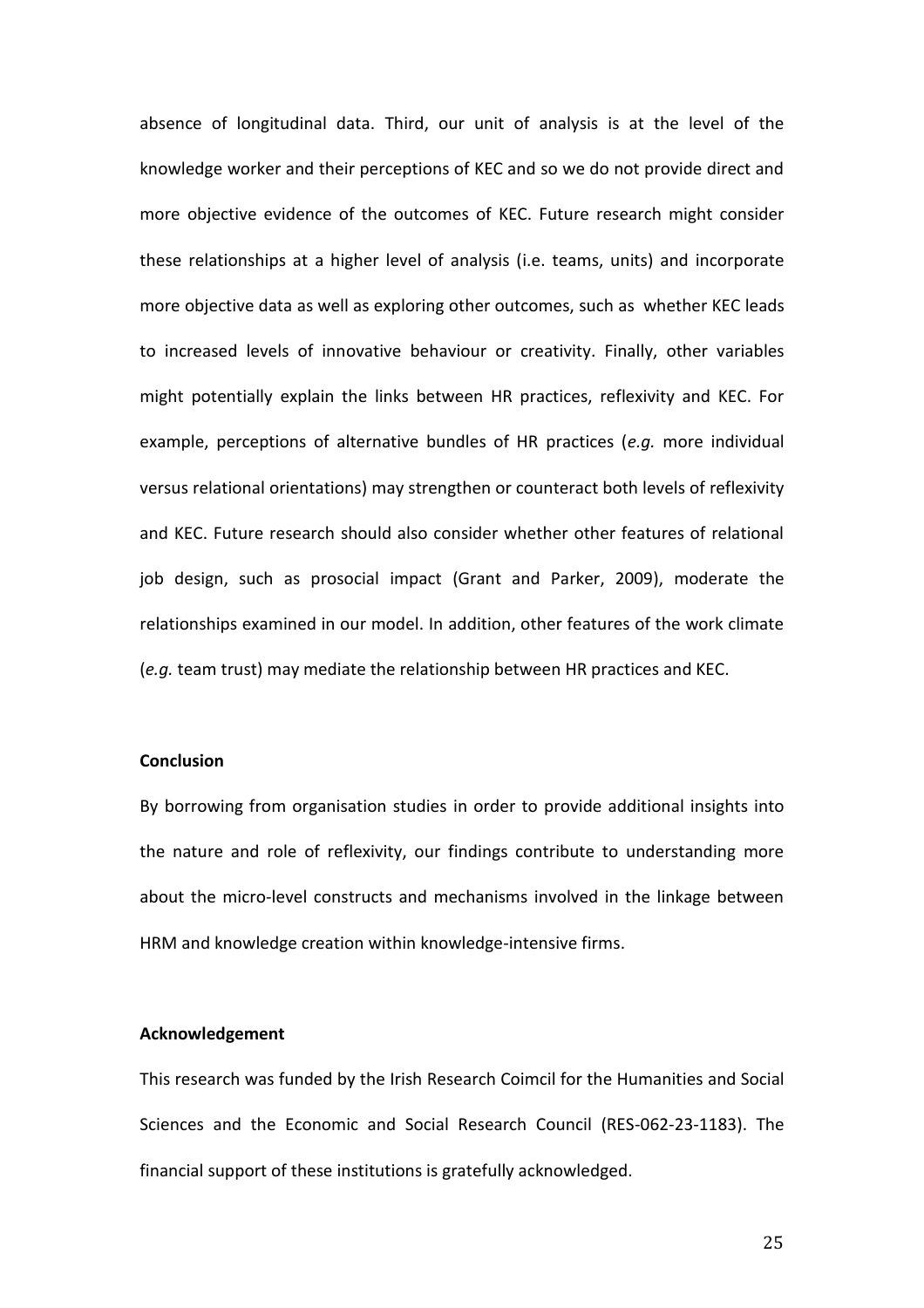#### **REFERENCES**

- Aguinis, H., Gottfredson, R.K. and Culpepper, S.A. (2013). 'Best-practice recommendations for estimating cross-level interaction effects using multilevel modeling. *Journal of Management*, 39:6, 1490–1528.
- Akbar, H. (2003). 'Knowledge levels and their transformation: towards the integration of knowledge creation and individual learning'. *Journal of Management Studies*, 40:8, 1997- 2021.
- Alvesson, M. (2001). 'Knowledge work: Ambiguity, image and identity'. *Human Relations*, 54:7, 863-86.
- Anderson, J. C. and Gerbing, D. W. (1988). 'Structural equation modelling in practice: A review and recommended two-step approach'. *Psychological Bulletin*, 103:3, 411-423.
- Antonacopoulou, E. (2004). 'The dynamics of reflexive practice: The relationship between learning and changing', in M. Reynolds and R. Vince (eds), *Organizing Reflection*, Aldershot, UK: Ashgate.
- Bandura, A. (1986). *Social Foundations of Thought and Action: A Social Cognitive Theory*, Englewood Cliffs, NJ: Prentice Hall.
- Baron, R. M. and Kenny, D.A. (1986). 'The moderator–mediator variable distinction in social psychological research: conceptual, strategic, and statistical considerations'. *Journal of Personality and Social Psychology,* 51:6, 1173–1182.
- Bednall, T. and Sanders, K. (2014). 'Formal training stimulates follow-up participations in informal learning: A three-wave study'. *Academy of Management Annual Meeting Proceedings*, 21516561.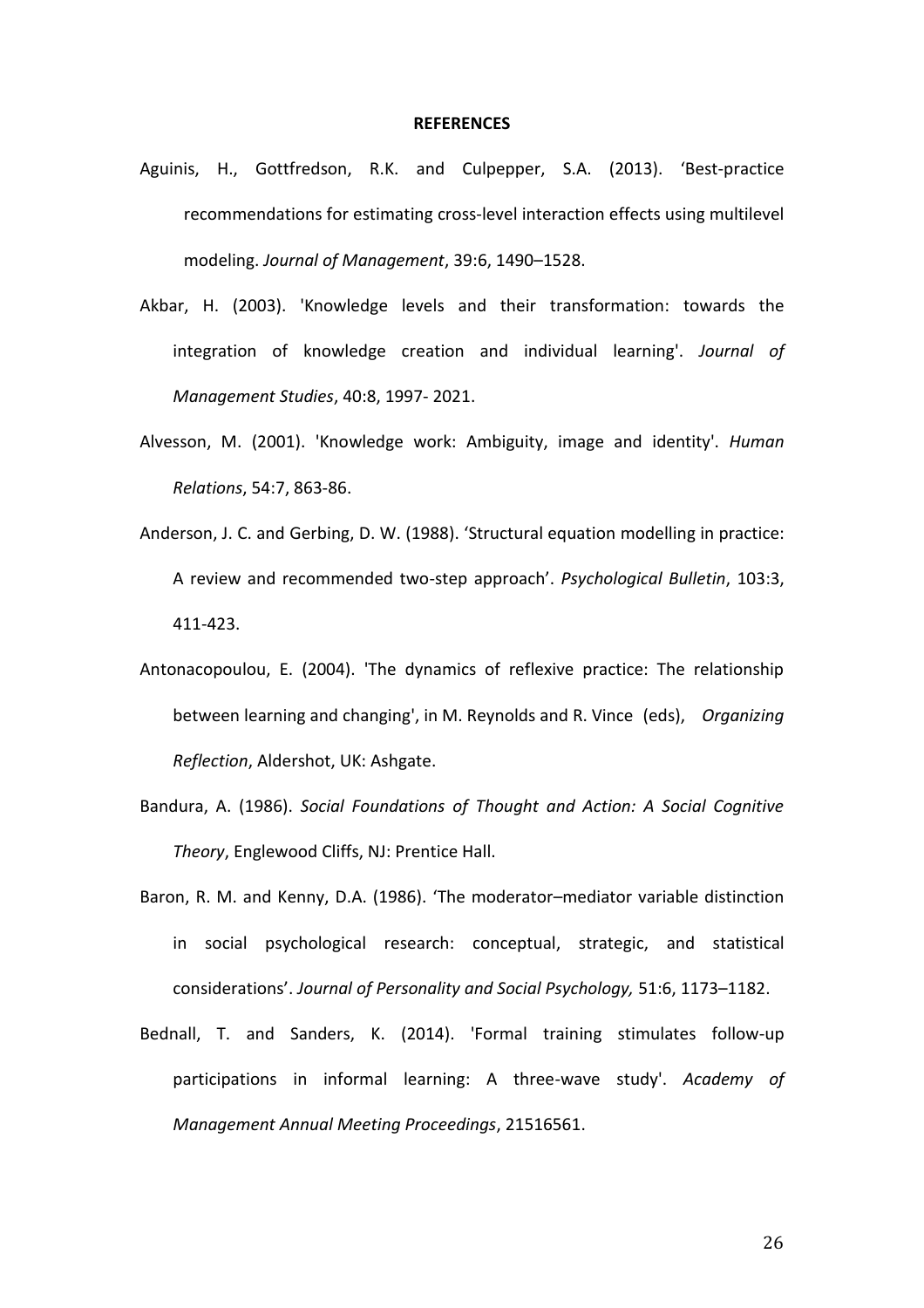- Bednall, T., Sanders, K. and Runhaar, P. (2014). 'Stimulating informal learning activities through perceptions of performance appraisal quality and human resource management strength: A two-wave study'. *Academy of Management Learning and Education*, 13:1, 45-61.
- Benson, J. and Brown, M. (2007). 'Knowledge workers: what keeps them committed; what turns them away'. *Work, Employment and Society*, 21:1, 121-137.
- Beverborg, A.O.G., Sleegers, P.J.C., Endedijk, M.D. and van Veen, K. (2015). 'Towards sustaining levels of reflective learning: How do transformational leadership, task interdependence, and self-efficacy shape teacher learning in schools'. *Societies*, 5:1, 187-219.
- Bliese, P.D. and Halverson, R.R. (1998). 'Group size and measures of group-level properties: An examination of eta-squared and ICC Values'. *Journal of Management*, 24:2, 157–172.
- Boxall, P. (2014). 'The future of employment relations from the perspective of human resource management'. *Journal of Industrial Relations*, 56: 4, 578-593.
- Boxall, P. and Macky, K. (2009). 'Research and theory on high-performance work systems: progressing the high involvement stream'. *Human Resource Management Journal,* 19:1, 3-23.
- Boxall, P., Purcell, J. and Wright, P. (2007). 'Human resource management: Scope, analysis and significance', in P. Boxall, J. Purcell, and P. Wright (eds), *The Oxford Handbook of Human Resource Management,* Oxford: Oxford University Press, 1- 18.
- Buch, R., Dysvik. A., Kuvaas, B. and Nerstad, C. (2015). 'It takes three to tango: Exploring the interplay among training intensity, job autonomy and supervisor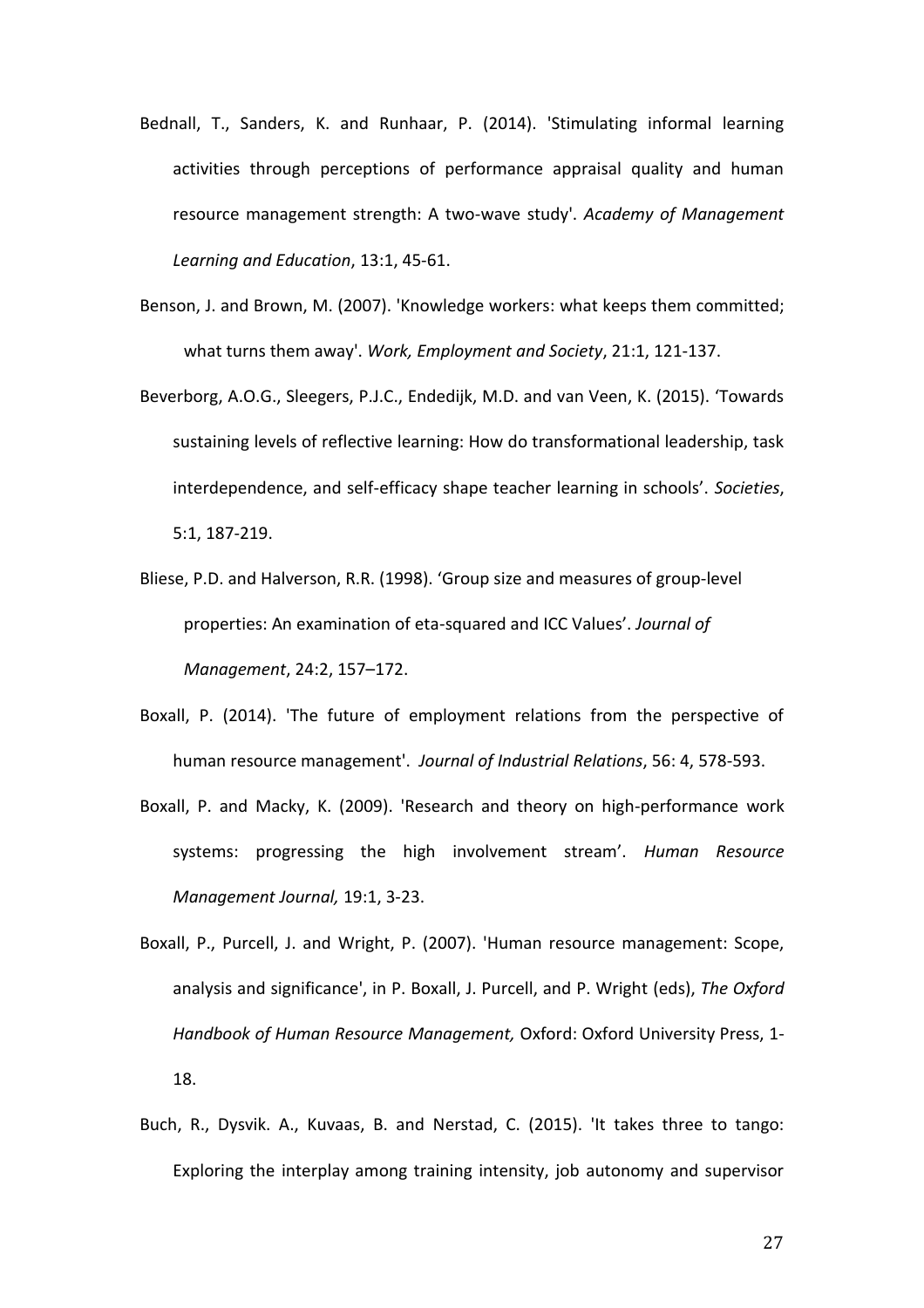support in predicting knowledge sharing'. *Human Resource Management*, 54:4, 623-625.

- Carlile, P. (2004). 'Transferring, translating and transforming: An integrative framework for managing knowledge across boundaries'. *Organization Science,* 15:5, 555-568.
- Carmeli, A., Dutton, J. and Hardin, A.E. (2015). 'Respect as an engine for new ideas: Linking respectful engagement, relational information processing and creativity among employees and teams'. *Human Relations,* DOI: 10.1177/0018726714550256.
- Caruso, H.M. and Woolley, A.W. (2008). 'Harnessing the power of emergent interdependence to promote diverse team collaboration'. *Diversity and Groups,* 11: 245-266.
- Chuang, C-H., Jackson, S. and Jiang, Y. (2013). 'Can knowledge-intensive teamwork be managed? Examining the roles of HRM systems, leadership, and tacit knowledge'. *Journal of Management*, DOI: 10.1177/0149206313478189.
- Collins, C. J. and Smith, K.G. (2006). 'Knowledge exchange and combination: the role of human resource practices in the performance of high technology firms', *Academy of Management Journal*, 49:3, 544-560.
- Daniels, K., Johnson, G., and de Cernatony, J. (2002). 'Task and institutional influences on managers' mental models of competition'. *Organization Studies*, 23:1, 31-62.
- De Dreu, C.K.W. (2002). 'Team innovation and effectiveness: The importance of minority dissent and reflexivity'. *European Journal of Work and Organizational Psychology,* 11:3, 285-298.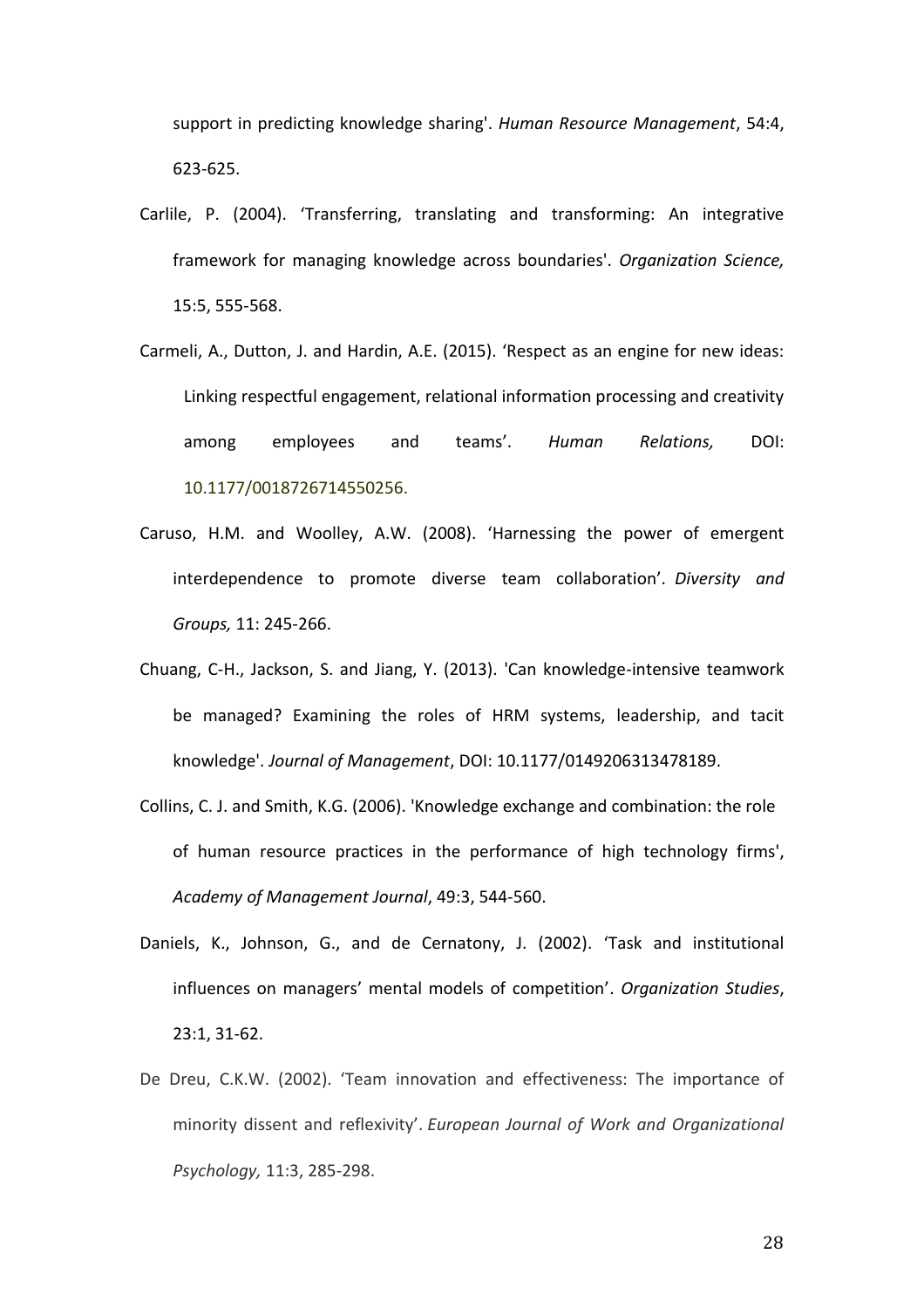- Department of Education and Skills (2005). *Skills: Getting on in Business, Getting on in Work*. Norwich: HMSO.
- Eraut, M. (2004). 'Informal learning in the workplace'. *Studies in Continuing Education*, 26:2, 247-272.
- Expert Group on Future Skills Needs (EGFSN) (2008). *National Skills Bulletin*. Dublin: EGFSN.
- Foss, N. J., Minbaeva, D., Pederseon, T. and Reinholt, M. (2009). 'The impact of autonomy, task identity, and feedback on employee motivation to share knowledge'. *Human Resource Management,* 48:6, 871-893.
- Foss, N.J., Husted, K. and Michailova, S. (2010). 'Governing knowledge sharing in organisations: Levels of analysis, governance mechanisms, and research directions'. *Journal of Management Studies,* 47:3, 455-482.
- Garfinkel, H. (1967). *Studies in Ethnomethodology.* Englewood Cliffs, NJ: Prentice-Hall.
- Garg, S. and Lepak, D.P. (2013). 'HR practice saliency: How does it drive employee outcomes?'. Paper presented at the 73rd conference of the Academy of Management Meetings, Orlando, FL.
- Gherardi, S. (2006). *Organizational Knowledge: The Texture of Workplace Learning.* Oxford, UK: Blackwell Publishing.
- Gherardi, S. and Nicolini, D. (2000). 'To transfer is to transform: The circulation of safety knowledge'. *Organization*, 7:1, 329-348.
- Grant, A.M. and Parker, S.K. (2009). Redesigning work design theories: The rise of relational and proactive perspectives. *The Academy of Management* Annals, *3,* 317-375.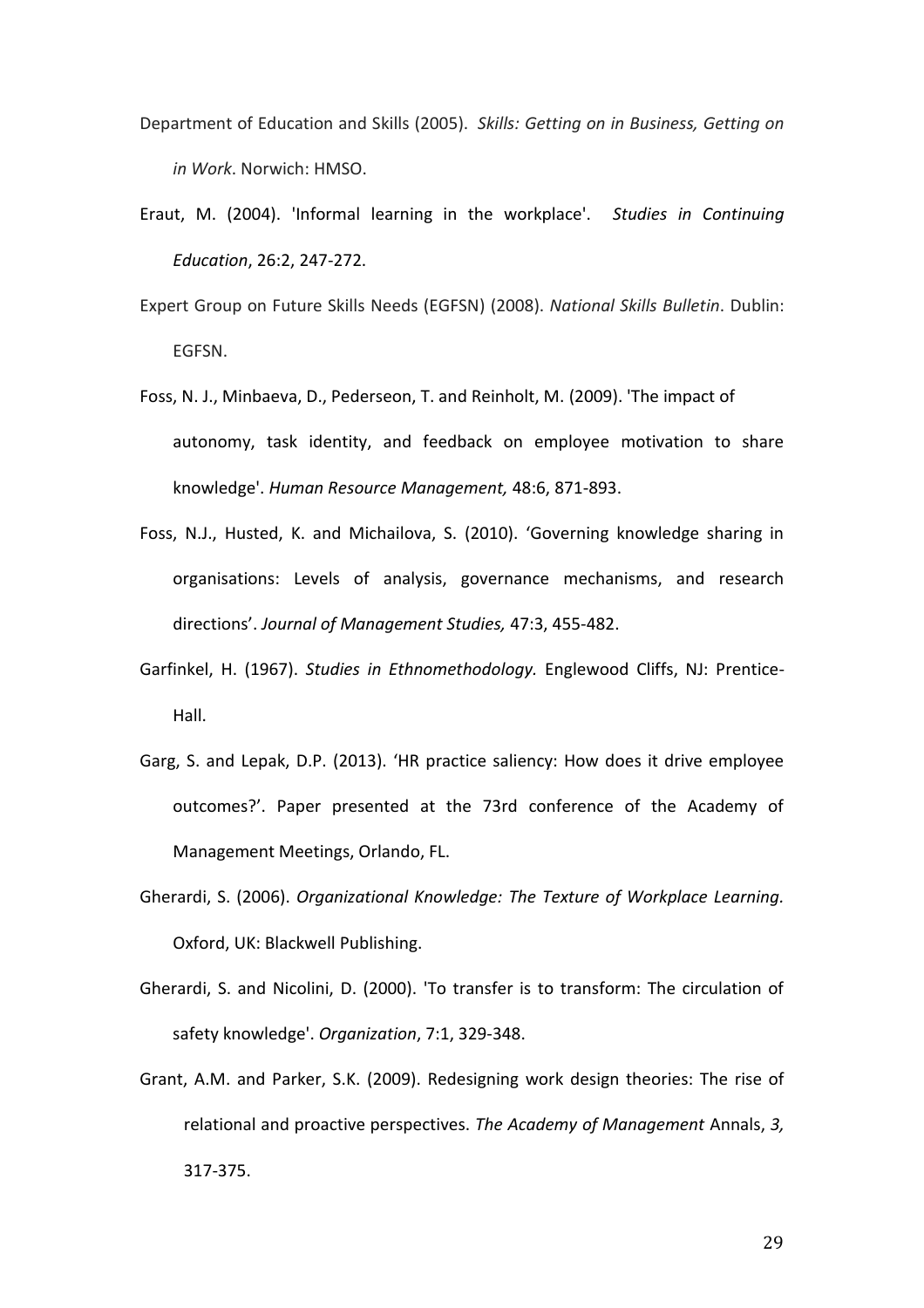- Gundlach, M., Zivnuska, S. and Stoner, J. (2006). 'Understanding the relationship between individualism-collectivism and team performance through an integration of social identity theory and the social relations model'. *Human Relations*, 59, 1603–1632.
- Gurtner, A., Tschan, F., Semmer, N.K. and Nägele, C. (2007). 'Getting groups to develop good strategies: Effects of reflexivity interventions on team process, team performance, and shared mental models'. *Organizational Behavior and Human Decision Processes,* 102:2, 127-142.
- Hayes, A. F. (2009). 'Beyond Baron and Kenny: Statistical mediation analysis in the new millennium'. *Communication Monographs*, 76:4, 408–420.
- James, L. R. (1982) 'Aggregation bias in estimates of perceptual agreement'. *Journal of Applied Psychology* 67:2, 219.
- Janz, B.D., Colquitt, J.A. and Noe, R.A. (1997). 'Knowledge worker team effectiveness: The role of autonomy, interdependence, team development, and contextual support variables'. *Personnel Psychology,* 50:4, 877
- Jarvenpaa, S.L. and Staples, D.S. (2000). 'The use of collaborative electronic media for information sharing: an exploratory study of determinants'. *The Journal of Strategic Information Systems*, 9: 2-3, 129-154.
- Kanungo, R. (1982). 'Measurement of job and work involvement'. *Journal of Applied Psychology*, 67, 341-351.
- Kehoe, R. and Wright, P. (2013). 'The impact of high performance human resource practices on employees' attitudes and behaviors'. *Journal of Management,* 39:2, 366-391.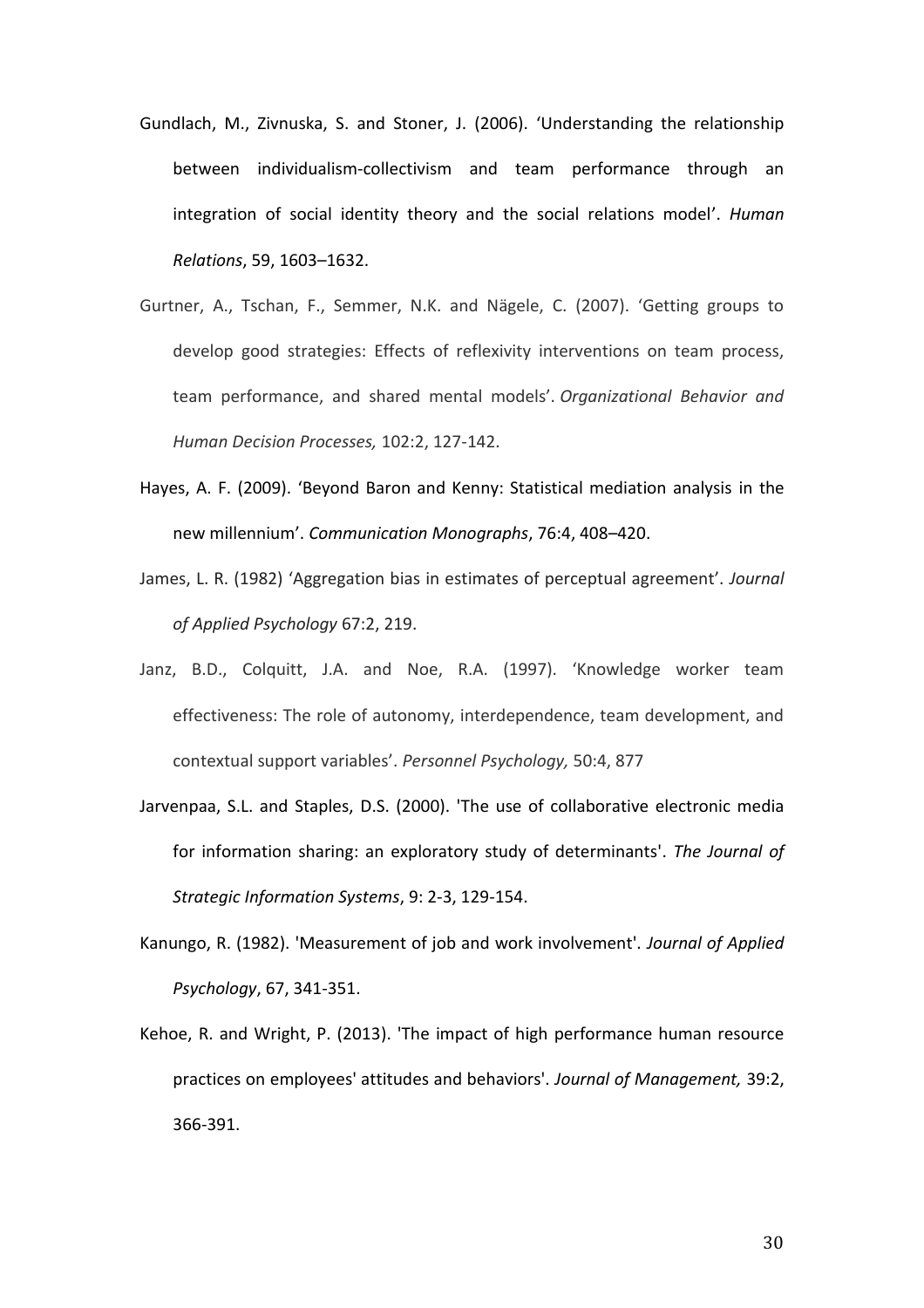- Kline, R. B. (2011). *Principles and Practices of Structural Equation Modeling (3rd Edition).* London: Guilford Press.
- Kuvaas, B. Buch, R. and Dysvik, A. (2012). 'Perceived training intensity and knowledge sharing: Sharing for intrinsic and prosocial reasons'. *Human Resource Management*, 51:2, 167-188.
- Lepak, D. P., Taylor, M.S. Tekleab, A., Marrone, J.A. and Cohen, D.J. (2007). 'An examination of the use of high-investment human resource systems for core and support employees'. *Human Resource Management*, 46: 2, 223-246.
- Lewis, K. and Herndon, B. (2011). 'Transactive memory systems: Current issues and future research directions'. *Organization Science* 22: 5, 1254–1265.
- McGraw, K.O. and Wong, S.P. (1996). 'Forming inferences about some intraclass correlation coefficients'. *Psychological Methods* 1:1, 30.
- Maitlis, S. and Christianson, M. (2014). 'Sensemaking in organisations: Taking stock and moving forward'. *Academy of Management Annals, 8, 57-125*.
- Marshall, N. (2008). 'Cognitive and practice-based theories of organizational knowledge and learning: Incompatible or complementary?'. *Management Learning*, 39:4, 413-435.
- Mathieu, J.E., Heffner, T.S., Goodwin, G.F., Salas, E. and Cannon-Bowers, J.A. (2000). 'The influence of shared mental models on team process and performance'. *Journal of Applied Psychology,* 85:2, 273-283.
- Minbaeva, D., Pedersen, T., Björkman, I. and Fey, C.F. (2014). 'A retrospective on: MNC knowledge transfer, subsidiary absorptive capacity, and HRM'. *Journal of International Business Studies,* 45: 52-62.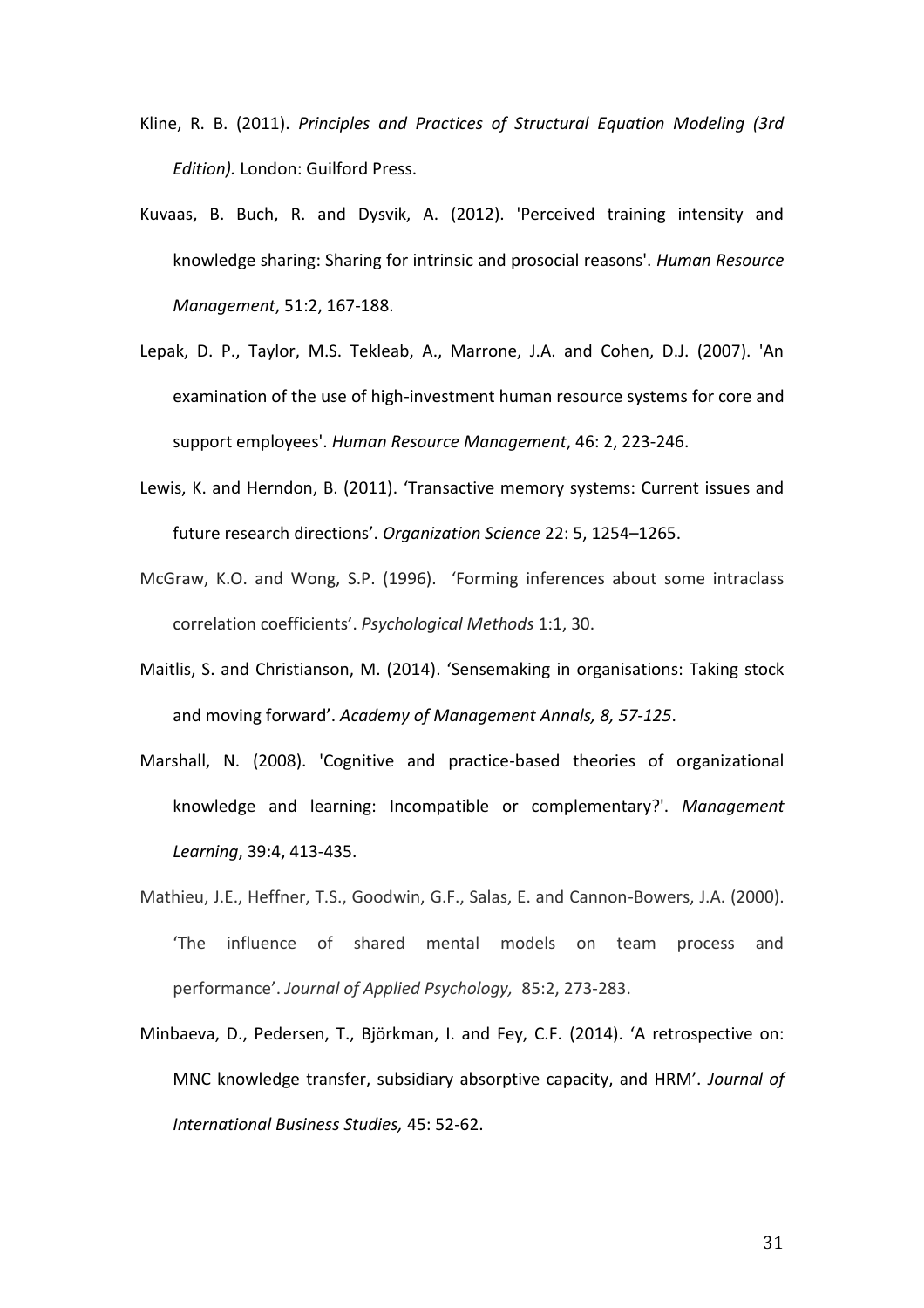- Minbaeva, D. (2013). 'Strategic HRM in building micro-foundations of organizational knowledge-based performance'. *Human Resource Management Review*, 23:4, 378-390.
- Minbaeva, D., Mäkelä, K. and Rabbiosi, L. (2012). 'Linking HRM and knowledge transfer through individual-level mechanisms'. *Human Resource Management*, 51:3, 387-405.
- Moran, P. and Ghoshal. S. (1996). 'Value creation by firms', in J. B. Keys and L. N. Dosier (eds.), *Academy of Management Best Paper Proceedings*: 4, 1-45.
- Nahapiet, J. and Ghoshal, S. (1998). 'Social capital, intellectual capital and the organizational advantage'. *Academy of Management Review*, 23: 2, 242-266.
- Nonaka, I. and Takeuchi, H. (1995). *The Knowledge Creating Company*, New York: Oxford University Press.
- Oswick, C., Fleming, P., and Hanlon, G. (2011). 'From borrowing to blending: Rethinking the processes of organizational theory building'. *Academy of Management Review*, 26: 2, 318-337.
- Park, R., Appelbaum, E. and Kruse, D. (2010). 'Employee involvement and group incentives in manufacturing companies: A multi-level analysis'. *Human Resource Management Journal,* 20:3, 227-243.
- Podsakoff, P. M. and Organ, D.W. (1986). 'Self-reports in organizational research. Problems and prospects'. *Journal of Management*, 12:4, 531-544.
- Quigley, N.R., Tesluk, P.E., Locke, E.A. and Bartol, K.M. (2007). 'A multilevel investigation of the motivational mechanisms underlying knowledge sharing and performance'. *Organization Science,* 18:1, 71-88.

Raelin, J. (2001). 'Public reflection as the basis of learning'. *Management Learning,*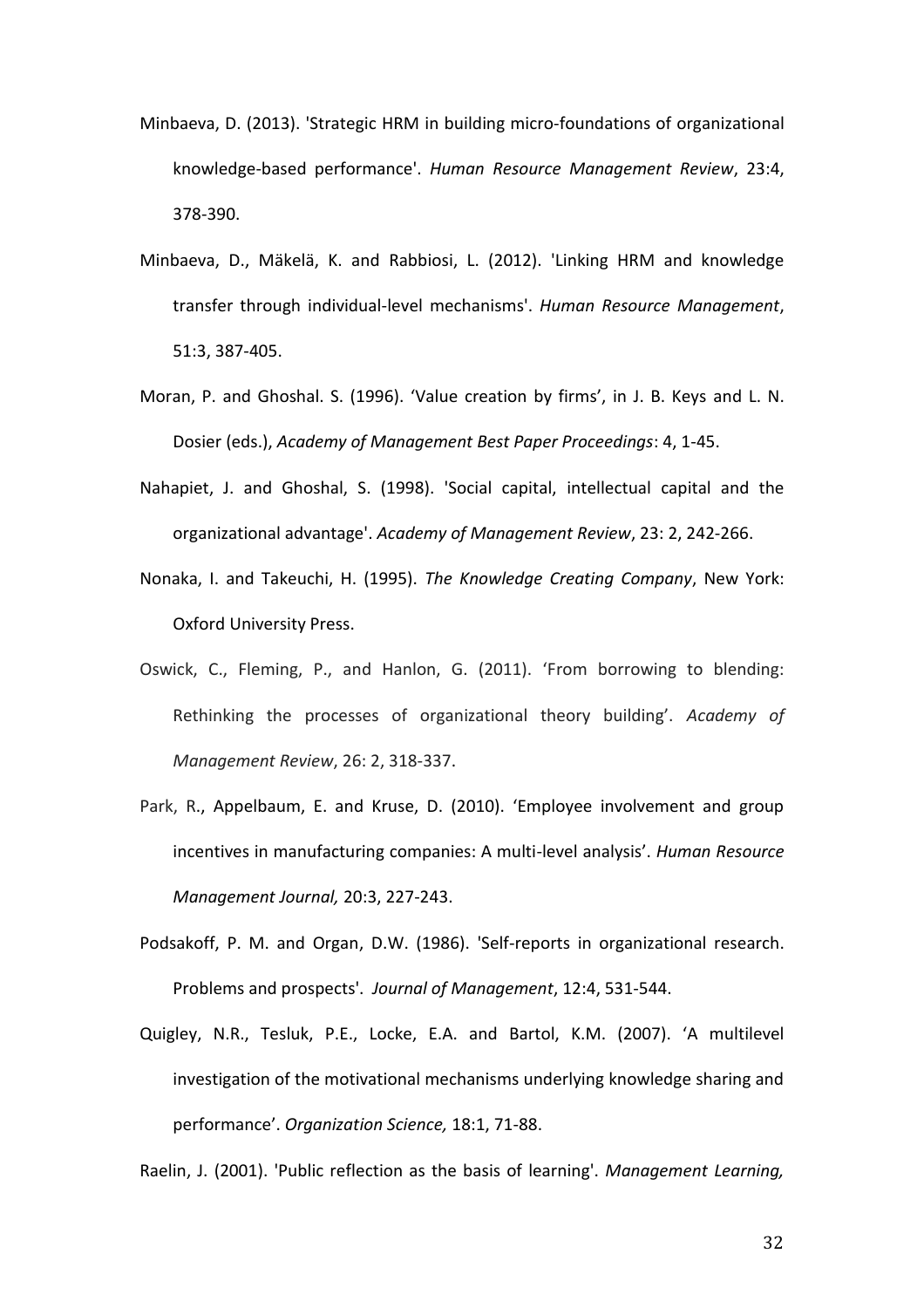- Rietzschel, E.F., De Dreu, C.K.W. and Nijstad, B.A. (2009). 'Group creativity as a multifaceted, multistage phenomenon'. *Research on Managing Groups and Teams*, 12, 1–27.
- Sankowska, A. and Söderlund, J. (2015). 'Trust, reflexivity and knowledge integration: Toward a conceptual framework concerning mobile engineers'. *Human Relations,* 68:6, 973-1000.
- Schippers, M.C., West, M., and Dawson, J. (2015). 'Team reflexivity and innovation: the moderating role of team context'. *Journal of Management,* 41:3, 769-788.
- Schön, D. A. (1983). *The Reflective Practitioner: How Professionals Think in Action*. New York: Basic Books.
- Schuler, R. and Jackson, S. (1987). 'Linking competitive strategies with human resource management practices'. *Academy of Management Executive*, 1: 207- 219.
- Schwandt, D. (2005). 'When managers become philosophers: integrating learning with sensemaking'. *Academy of Management Learning and Education*, 4:2, 176- 192.
- Smith, K., Collins, C. and Clark, K. (2005). 'Existing knowledge, knowledge creation capability, and the rate of new product introduction in high-technology firms'. *Academy of Management Journal*, 48:2, 346-357.
- Swart, J., Kinnie, N., van Rossenberg, Y. and Yalabik, A. (2014). 'Why should I share my knowledge? A multiple foci of commitment perspective'. *Human Resource Management Journal*, 24:3, 269-289.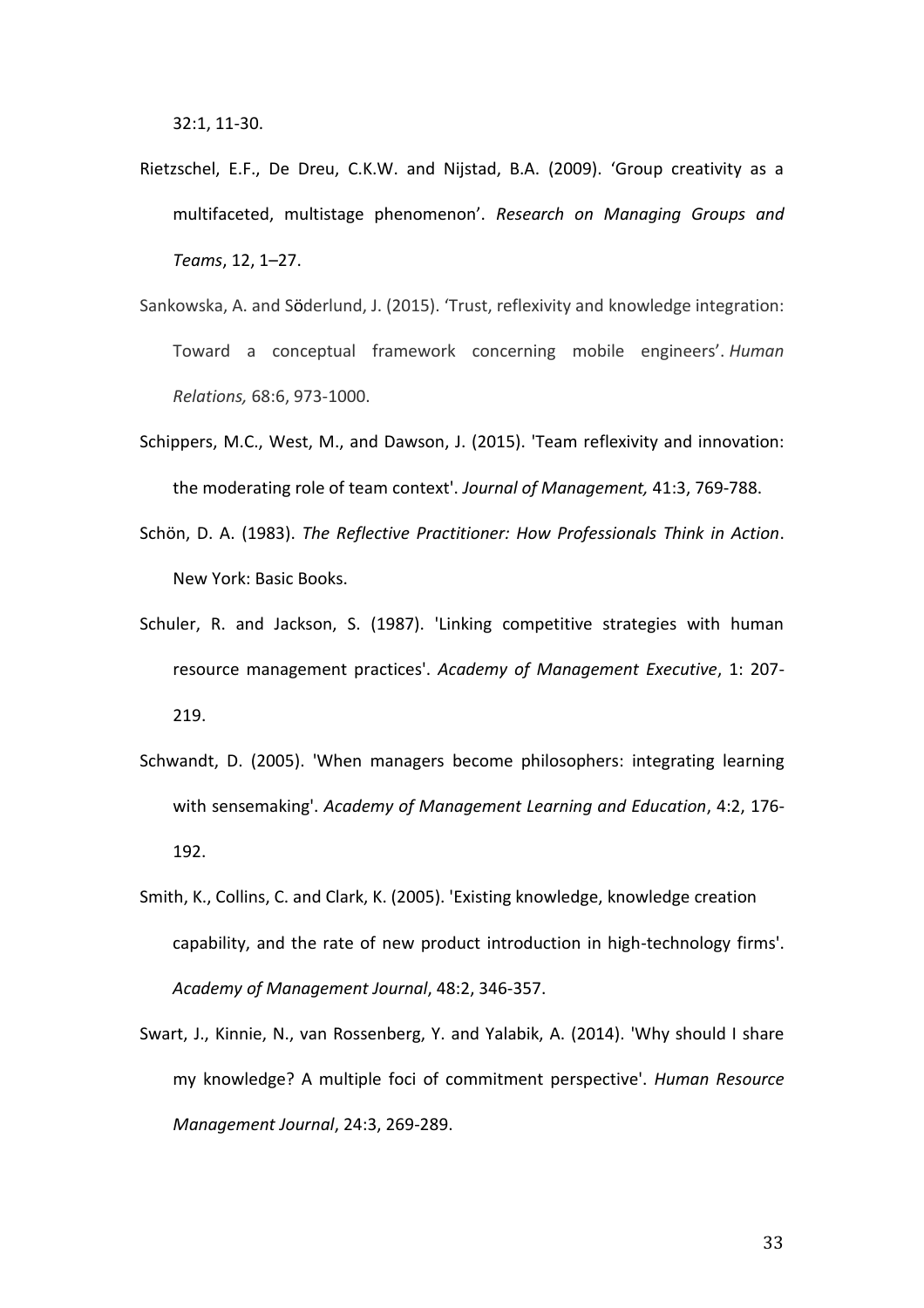- Swart, J. and Kinnie, N. (2003). 'Sharing knowledge in knowledge-intensive firms'. *Human Resource Management Journal*, 13:2, 60-75.
- Swift, T.A. and West, M.A. (1998). *Reflexivity and group processes: Research and practice*. Sheffield: The ESRC Centre for Organization and Innovation.
- Takeuchi, R., Lepak, D. P., Wang, H. C. and Takeuchi, K. (2007). 'An empirical examination of the mechanisms mediating between high-performance work systems and the performance of Japanese organizations'. *Journal of Applied Psychology*, 92:4, 1069–1083.
- Tjosvold, D., Tang, M. M. L. and West, M. (2004). 'Reflexivity for team innovation in china - the contribution of goal interdependence'. *Group & Organization Management*, 29:5, 540-559.
- Tsoukas, H. (2009). 'A dialogical approach to the creation of new knowledge in organizations'. *Organization Science*, 20:6, 941-957.
- Vogus, T.J. and Sutcliffe, K.M. (2012). 'Organizational Mindfulness and Mindful Organizing: A Reconciliation and Path Forward'. *Academy of Management Learning & Education,* 11:4, 722.
- Watson, T. (2007). 'Organization theory and HRM', in P. Boxall, J. Purcell, and P. Wright (eds), *The Oxford Handbook of Human Resource Management*, Oxford: Oxford University Press, 108-127.
- Weick, K.E. and Roberts, K.H. (1993). 'Collective mind in organisations: Heedful interrelating on flight decks'. *Administrative Science Quarterly*, 38, 357-381.
- West, M. A. (1996). 'Reflexivity and work group effectiveness: a conceptual integration', in M.A. West (ed), *Handbook of Work Group Psychology*. Chichester: John Wiley, 555-579.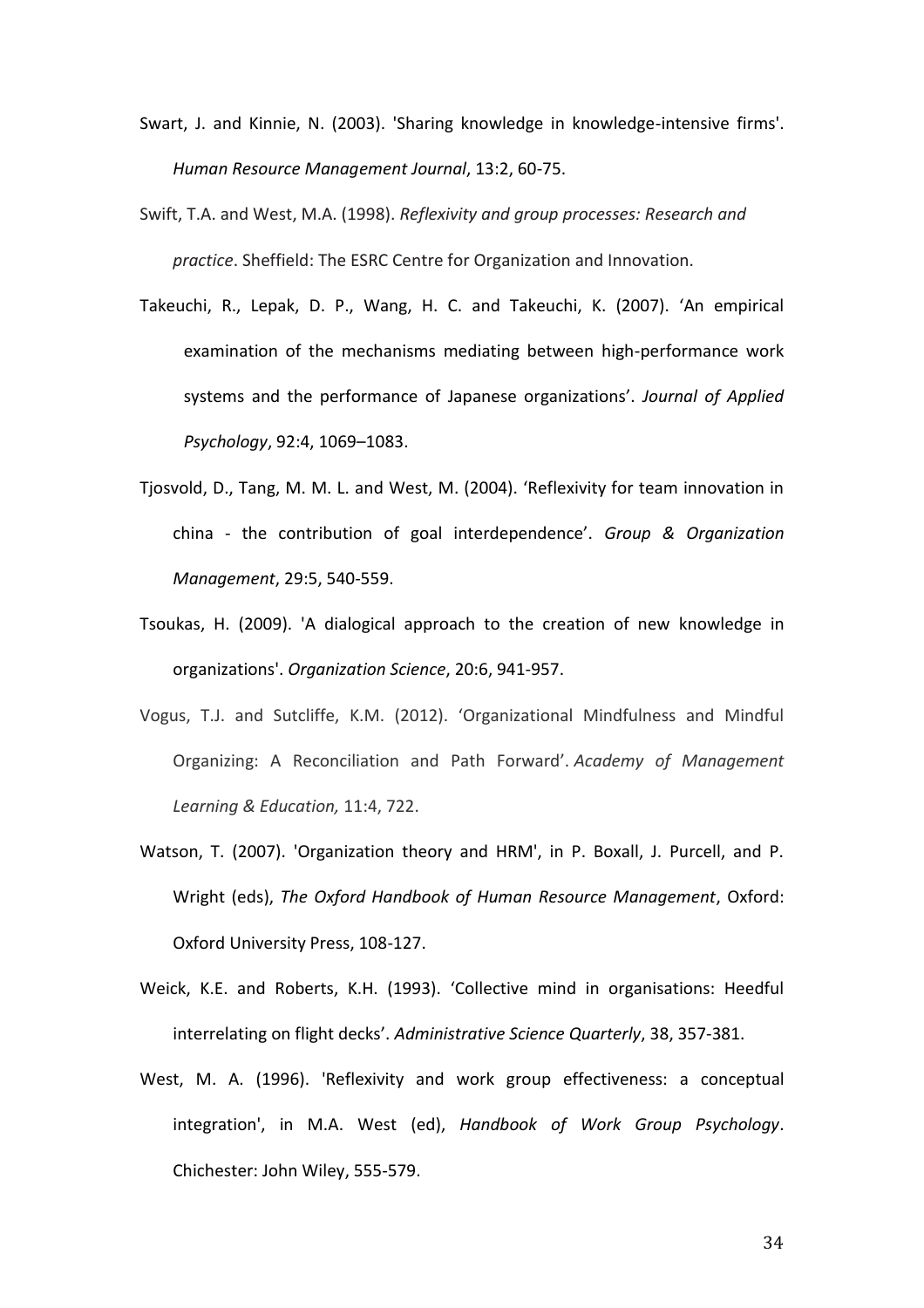- Whetten, D. A., Felin, T. and King, B. G. (2009). 'The practice of theory borrowing in organizational studies: Current issues and future directions'. *Journal of Management*, 35: 537–563.
- Yanow, D. and Tsoukas, H. (2009). 'What is reflection-in-action? A phenomenological account'. *Journal of Management Studies,* 46:8, 1339-1364.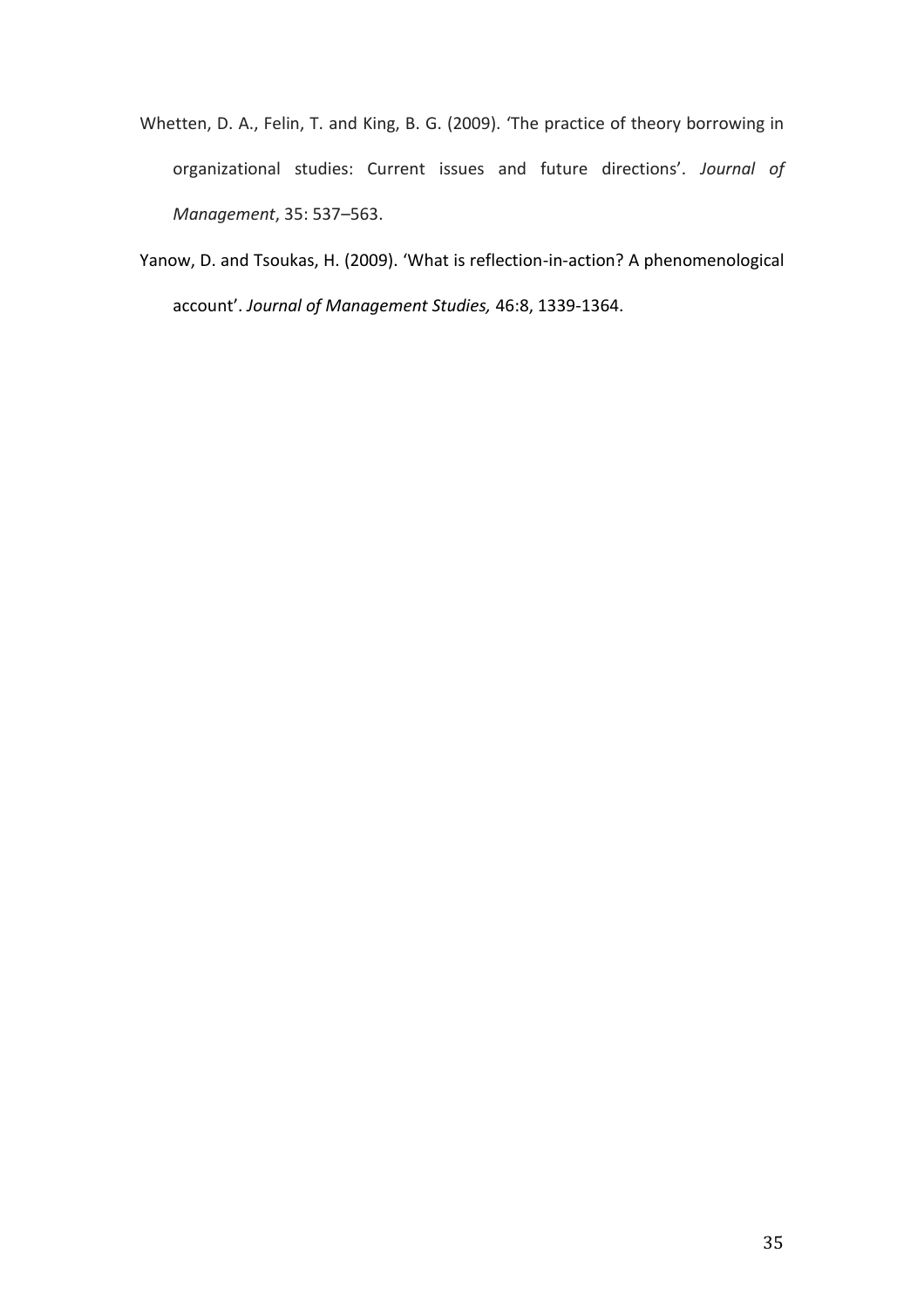# **APPENDIX A: MEASURES**

# **Learning-enhancing employment practices (alpha = .83)**

- 1. I receive training that keeps my technical skills up-to-date.
- 2. I am encouraged to enhance my skills through on-going training and development in a broad range of areas.
- 3. I am rotated around various positions so that I can learn a broad range of skills.
- 4. My performance appraisal focuses on developing my skills and abilities.
- 5. My performance is assessed based on a set of clearly defined competencies.
- 6. I have opportunities to participate in decisions that affect my job.
- 7. Suggestions that I make are taken seriously.
- 8. I have opportunities to meet with a mentor who provides support and advice.

# **Task-interdependent work practices (perceived task interdependence) (alpha = .73)**

- 1. My job cannot be done unless other sections do their work.
- 2. I depend on other people for support, services or information to do my work.
- 3. My job depends on the work of many different people for its completion.

# **Reflexivity (alpha = .84)**

- 1. My co-workers and I often review our objectives.
- 2. The methods used by my co-workers and I to get the job done are often discussed.
- 3. My co-workers and I regularly discuss whether we are working effectively.
- 4. My co-workers and I often review whether we are getting the job done.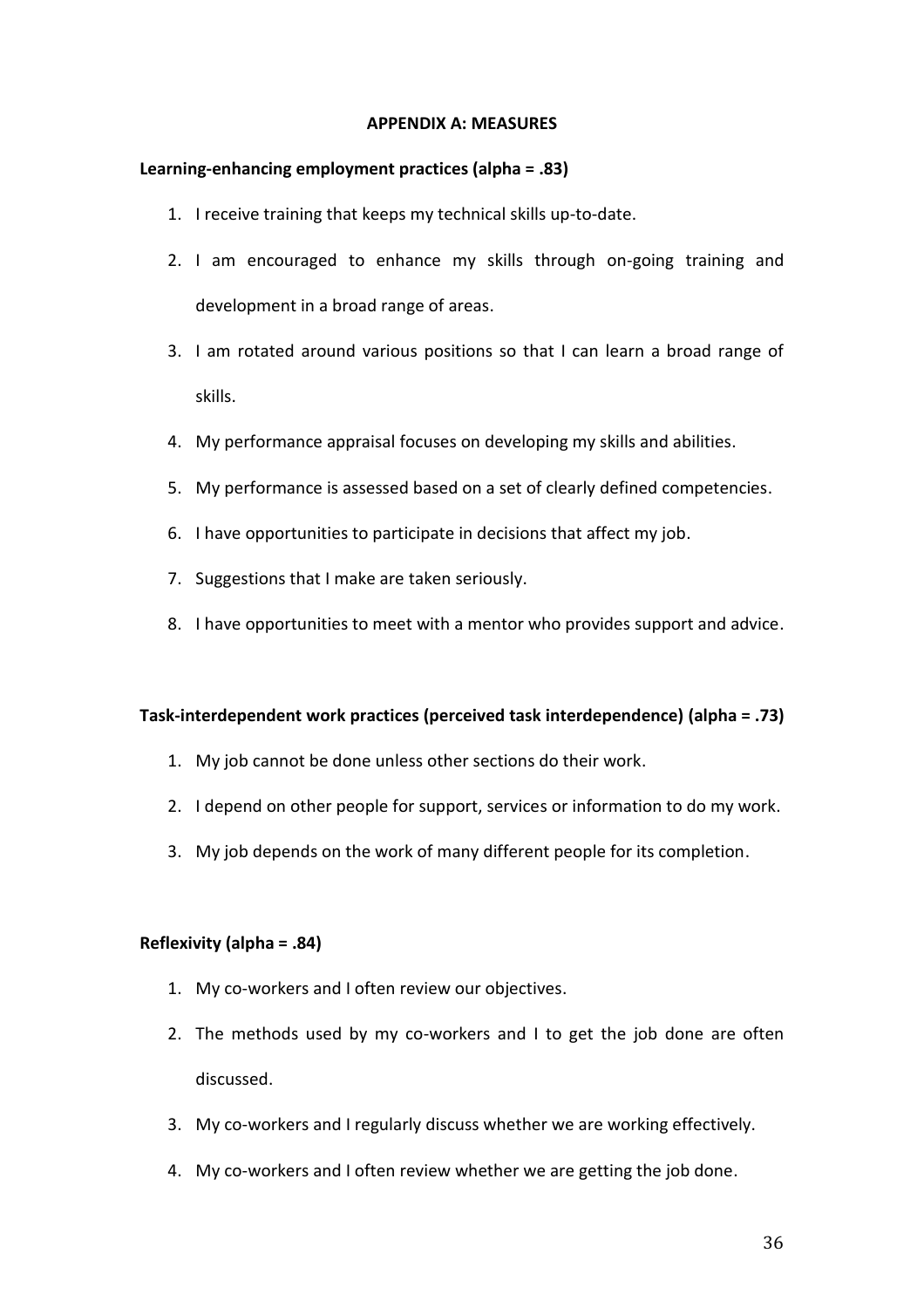- 5. My co-workers and I often modify our objectives in the light of changing circumstances.
- 6. We often discuss how well we communicate information.
- 7. My co-workers and I are often prepared to challenge organisational practices and policies.
- 8. The way in which we make decisions is rarely altered. (Excluded)
- 9. Our work strategies are rarely changed. (Excluded)

# **KEC (alpha = .87)**

- 1. My co-workers and I see benefits from exchanging and combining ideas with one another.
- 2. My co-workers and I believe that by exchanging and combining ideas we can move new projects or initiatives forward more quickly than by working alone.
- 3. My co-workers and I are good at combining and exchanging ideas to solve problems or create opportunities.
- 4. My co-workers and I are poor at sharing our individual ideas to come up with new ideas, products, or services. (Reverse coded)
- 5. My co-workers and I are capable of sharing our expertise to bring new projects or initiatives into effect.
- 6. It is rare for us to exchange and combine ideas to find solutions to problems. (Reverse coded)
- 7. My co-workers and I regularly feel that we have personally grown and developed from exchanging and combining ideas.
- 8. I am willing to exchange and combine ideas with my co-workers.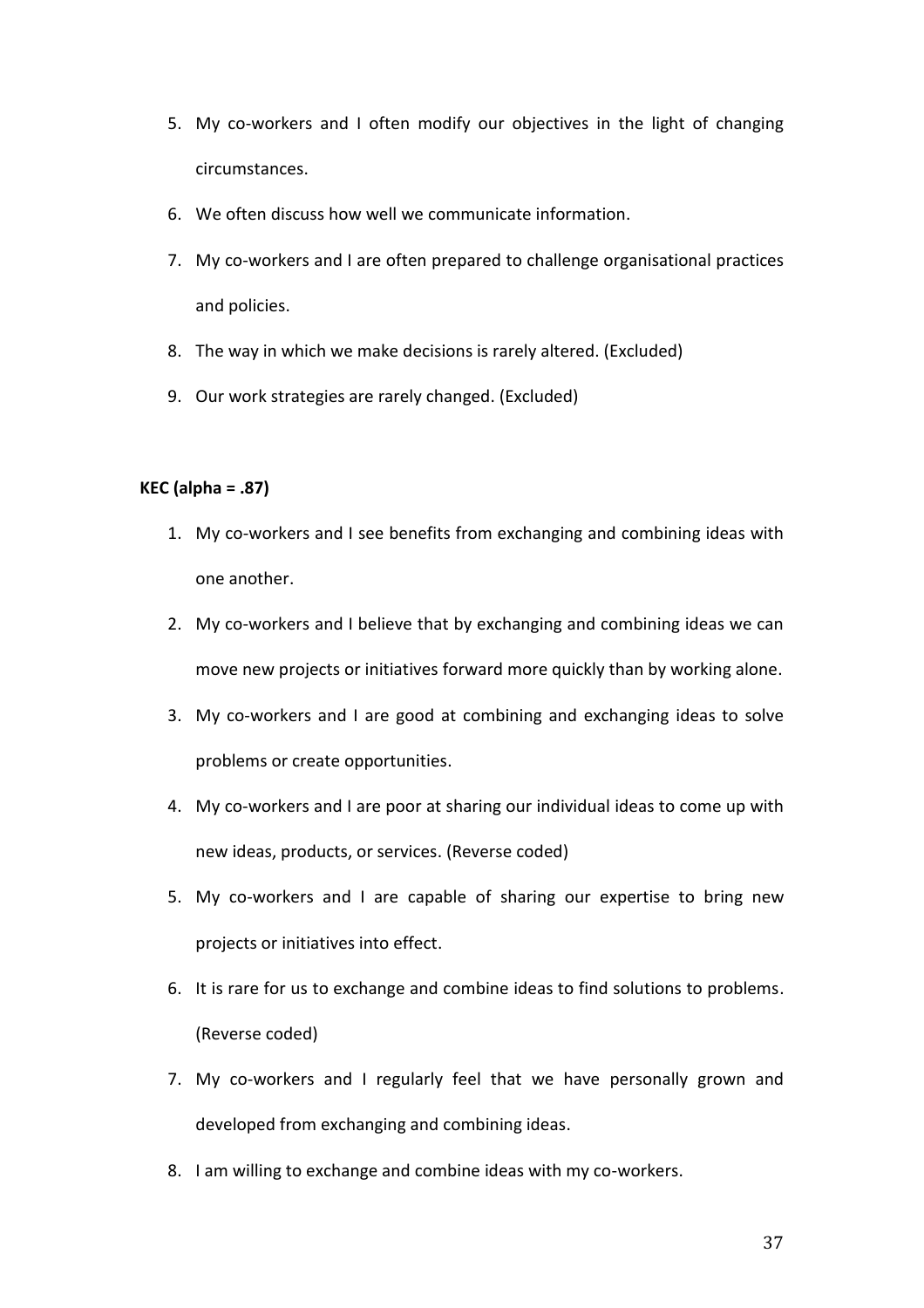**FIGURE 1** *Conceptual Theoretical Framework* 

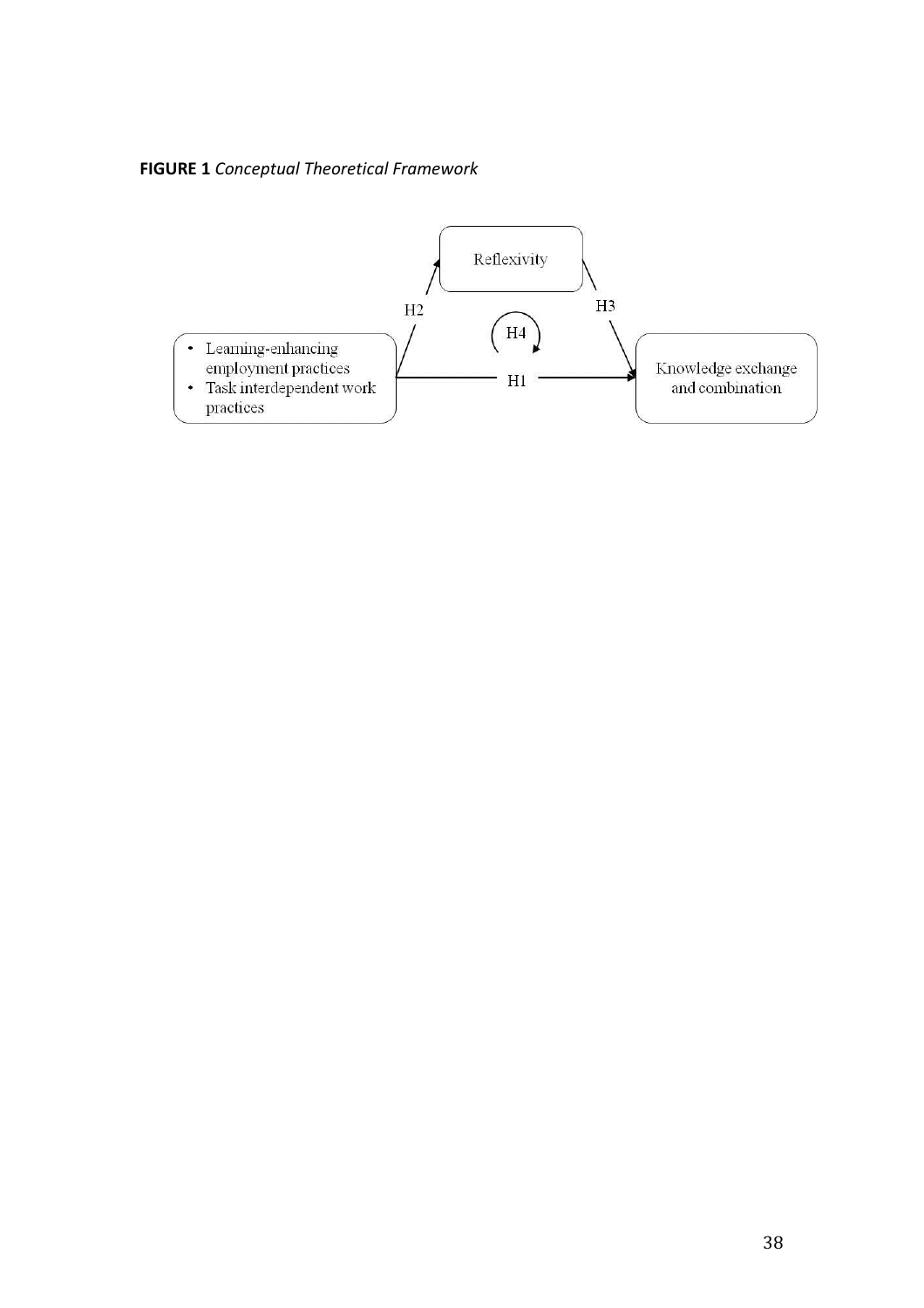# **TABLE 1** *Descriptive statistics and bivariate correlations*

|                                            | M    | <b>SD</b> |          | $\mathcal{P}$ | 3                   | 4       | 5                   | 6        |           | 8        | 9        |
|--------------------------------------------|------|-----------|----------|---------------|---------------------|---------|---------------------|----------|-----------|----------|----------|
| 1. KEC                                     | 3.96 | .51       | (.87)    |               |                     |         |                     |          |           |          |          |
| 2. Reflexivity                             | 3.40 | .66       | $.55$ ** | (.84)         |                     |         |                     |          |           |          |          |
| 3. Learning-enhancing employment practices | 3.24 | .67       | $.39***$ | $.43***$      | (.83)               |         |                     |          |           |          |          |
| 4. Task Interdependence                    | 3.91 | .71       | $.17***$ | $.20***$      | $.16***$            | (.73)   |                     |          |           |          |          |
| 5. Gender <sup>a</sup>                     | .66  | .48       | .01      | .03           | $-.07$              | .03     |                     |          |           |          |          |
| 6. Tenure                                  | 7.64 | 7.11      | $-.08$   | $-.05$        | $-.12$ <sup>*</sup> | $-.01$  | $.17$ <sup>**</sup> |          |           |          |          |
| 7. Country                                 | .51  | .50       | $-.01$   | $-.02$        | $-.19***$           | $-.09*$ | $.14***$            | .05      |           |          |          |
| 8. Sector <sup>b</sup>                     | .67  | .47       | .04      | .06           | .08                 | $.09^*$ | $-.30$ **           | $.23***$ | $-.25***$ |          |          |
| 9. Education                               | .47  | .50       | .05      | .06           | .01                 | $-.01$  | .02                 | $-.09*$  | $.17***$  | $.12***$ |          |
| 10. Firm size $c$                          | 2.67 | .60       | .03      | $-.10"$       | .04                 | .05     | $-.09$              | $.27***$ | $-.04$    | $.59***$ | $.19***$ |

*Note: N* = 488 (Listwise). Figures in parentheses are Cronbach's alphas.

 $a$  Gender: 1 = male, 0 = female

 $<sup>b</sup>$  Sector: 1 = Pharmaceutical, 0 = ICT</sup>

 $c$ Firm size: 1 = small (< 50), 2 = medium (50-250), 3 = large (> 250)

*\* p<.*05; *\*\* p<.*10.